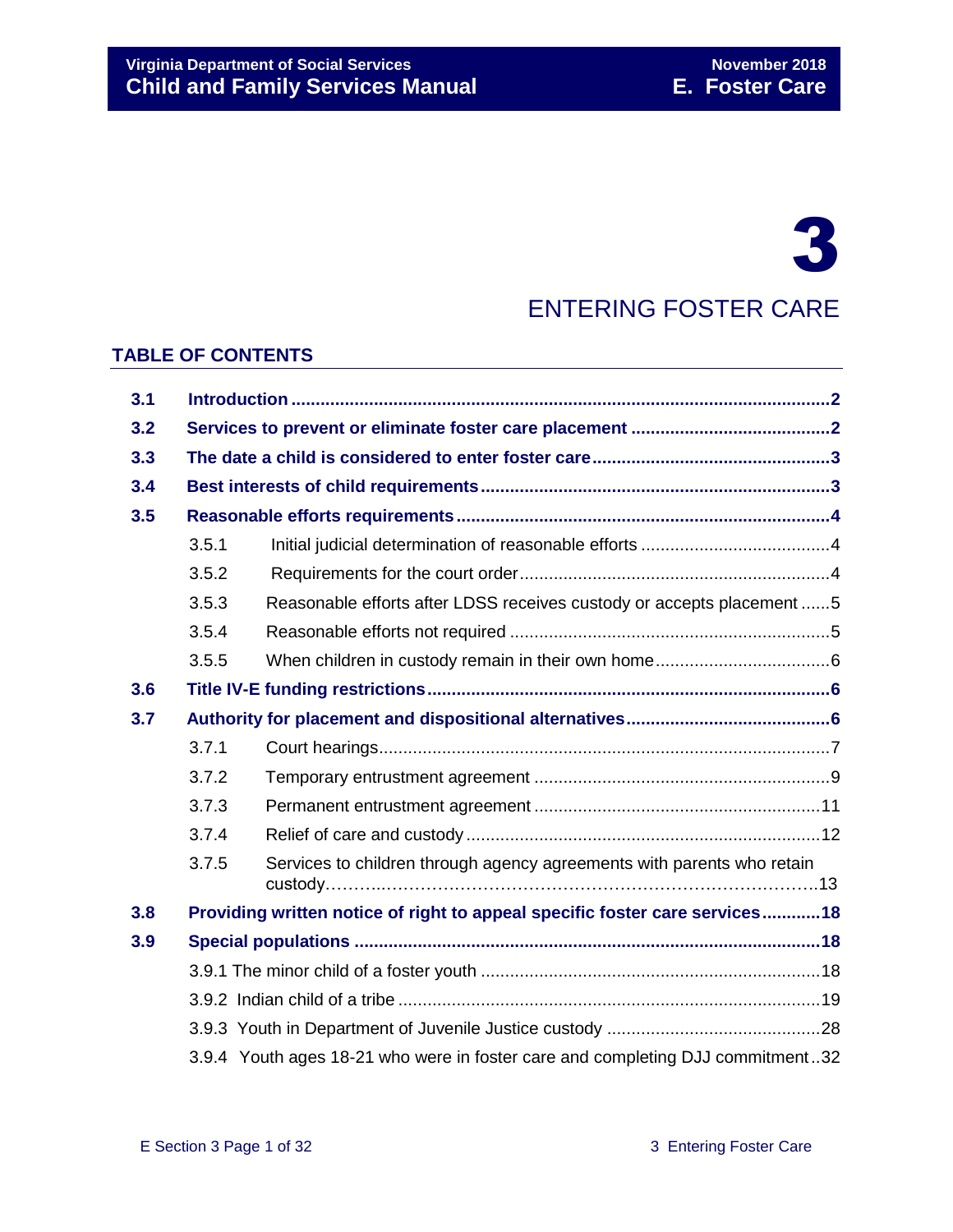# 3 ENTERING FOSTER CARE

### <span id="page-1-0"></span>**3.1 Introduction**

Children enter foster care through:

- Court commitment based on an abuse or neglect petition.
- A CHINS (children in need of services) petition.
- An entrustment.
- Delinquency or request for relief of care and custody petitions.
- Non-custodial foster care agreements.
- Re-entry from a commitment to the Department of Juvenile Justice.

#### <span id="page-1-1"></span>**3.2 Services to prevent or eliminate foster care placement**

Foster care prevention services shall be provided to children and their families in their homes and communities to prevent or eliminate the need for foster care placements.

Any service in the home or community that is available to a child in foster care placement and his family shall be available to a child and his family as prevention services to prevent or eliminate the need for foster care placement based on an assessment of the child's and family's needs.

These services are available to children who are abused or neglected as defined in § [63.2-100](http://law.lis.virginia.gov/vacode/63.2-100/) or in need of services as defined in § [16.1-228.](http://law.lis.virginia.gov/vacode/16.1-228/) The Children's Services Act (CSA) guidelines specify the criteria for the Family Assessment and Planning Team (FAPT), or an approved multi-disciplinary team, to use in determining when a child meets the statutory definition of a "child in need of services" and is eligible for foster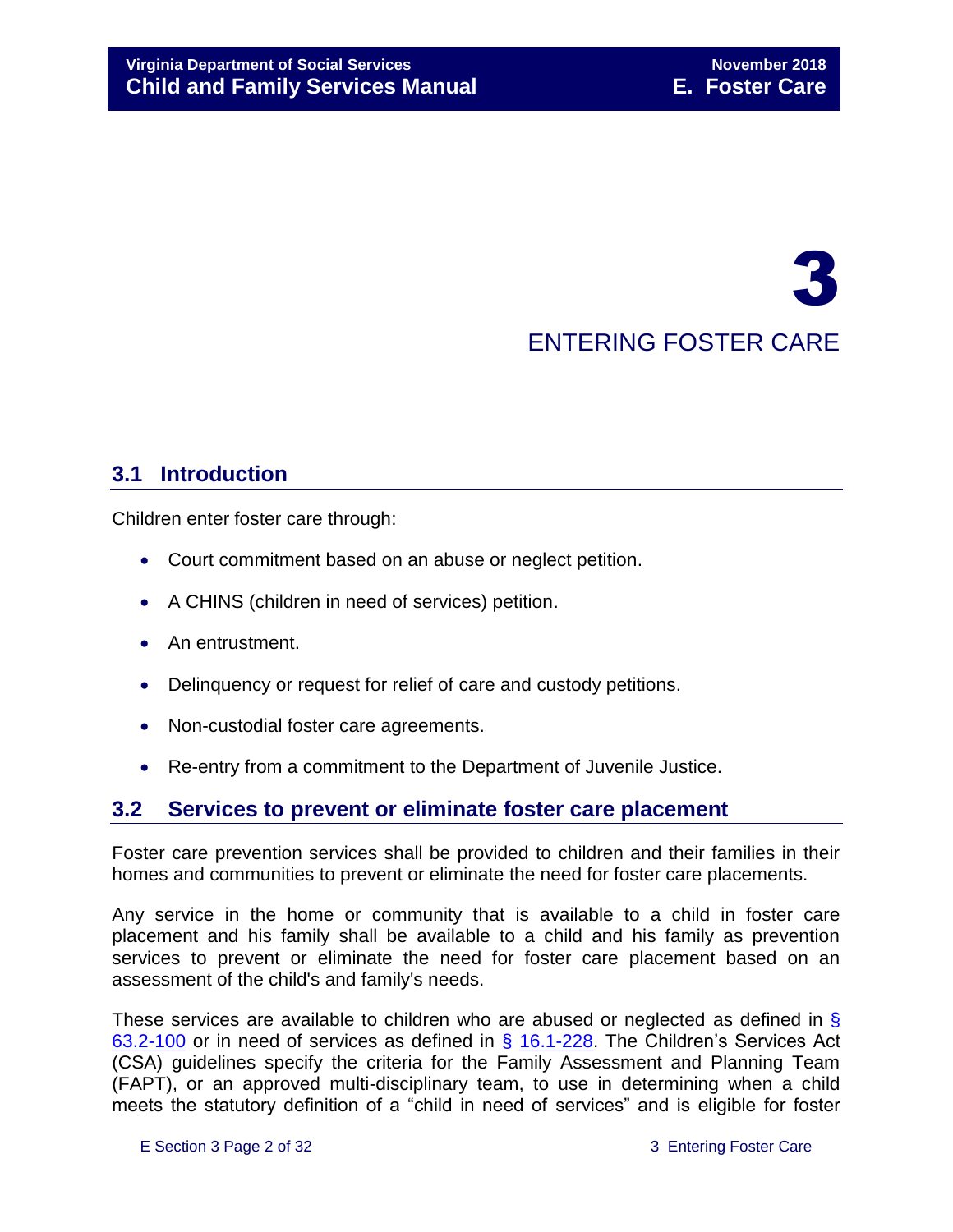care services, consistent with the Community Policy Management Team (CPMT) policies. (See the [CSA Policy Manual.](http://www.csa.virginia.gov/CSAManual.cfm))

Out-of-home placements are not considered prevention services. Short-term stays outside of the home are only considered prevention services when children temporarily leave their homes for short stays of less than 14 days for the purposes of crisis stabilization, respite, hospitalization to meet acute physical or medical needs, or shortterm psychological or psychiatric evaluations.

#### <span id="page-2-0"></span>**3.3 The date a child is considered to enter foster care**

Federal law and regulation provide specific criteria for calculating timelines for determining when a child is considered to have "entered foster care" for the specific purpose of ensuring that court hearings are held according to federal requirements. Virginia's court hearing requirements surpass federal requirements and as a result, ensure that the case of each child in foster care is heard more frequently than required by federal requirements, as long as the LDSS:

- Provides the court with the contact information necessary to invite the foster and adoptive parent to participate in the dispositional hearing.
- A foster care review hearing (including notice to the foster and adoptive parent of the hearing and their right to participate in the hearing) is held within 12 months of the hearing that brings the child into foster care.

By following Virginia's requirements for who shall receive notice of hearings (starting with the dispositional hearing) and adhering to the timeline for hearings, the LDSS will be in compliance with federal requirements regarding the date a child enters foster care. Federal requirements are based on:

- The date of the first judicial finding that the child has been subjected to child abuse or neglect; or
- The date that is 60 days after the date on which the child is removed from the home [\(Social Security Act, Title IV, § 475 \(5\) \(F\) \[42 USC 675\]\)](http://www.ssa.gov/OP_Home/ssact/title04/0475.htm).

For the purpose of providing services and assuming placement and care responsibility for the child, the LDSS shall consider the date of removal as the date a child enters foster care.

#### <span id="page-2-1"></span>**3.4 Best interests of child requirements**

The initial court order shall contain language stating that the child was removed from the home pursuant to a judicial determination that:

Continuation in the home would be contrary to the welfare of the child; or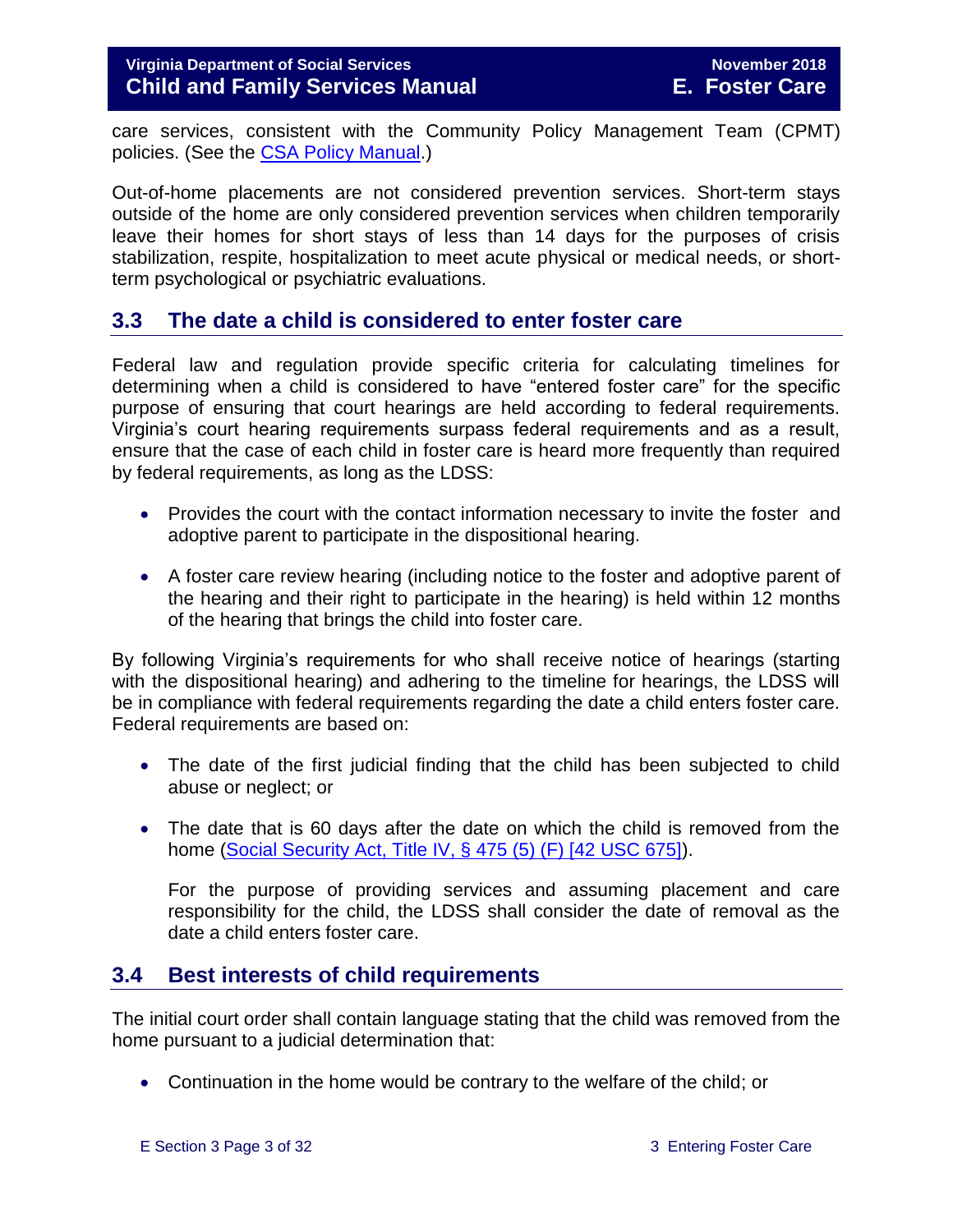- It is in the child's best interests to be placed in foster care; or
- There is no less drastic alternative than removal of the child from his or her home.

Nunc Pro Tunc (now for then) orders or affidavits attesting that the judicial determination occurred at a previous hearing that changes the substance of a prior judicial determination or constitutes a judicial determination not previously made are not acceptable documentation in support of a judicial determination for IV-E eligibility.

#### <span id="page-3-0"></span>**3.5 Reasonable efforts requirements**

Both federal [\(Adoption Assistance and Child Welfare Act of 1980, Public Law 96-272\)](http://www.ssa.gov/OP_Home/comp2/F096-272.html) and state law (§§ [16.1-251,](http://law.lis.virginia.gov/vacode/16.1-251/) [16.1-253,](http://law.lis.virginia.gov/vacode/title16.1/chapter11/section16.1-253/) and [16.1-278\)](http://law.lis.virginia.gov/vacode/16.1-278/) require that reasonable efforts are made to prevent or eliminate the need for removal of the child from the home and to make it possible for the child to be returned home. The safety of the child is paramount in this decision.

#### <span id="page-3-1"></span>**3.5.1 Initial judicial determination of reasonable efforts**

At the time of the initial court hearing to commit a child to the custody of the LDSS, approve an entrustment agreement or approve the plan for placement in foster care through a non-custodial foster care agreement, a judicial determination shall be made as to whether reasonable efforts to prevent removal have been made. In order for the court to determine whether reasonable efforts have been made to prevent removal, the LDSS shall document and submit the following to the court:

- Service needs of the child and family including the safety of the child in the home.
- Services offered to meet the needs.
- The family's participation in service planning.
- The family's response to the services offered.

#### <span id="page-3-2"></span>**3.5.2 Requirements for the court order**

The Code of Virginia requires that the initial court order state that reasonable efforts have been made to prevent or eliminate the need for removal. To meet federal requirements, reasonable efforts shall be documented in a court order within 60 days of entry into care. The court order shall also include if the child is found to be an abandoned infant as defined in  $\S$  [18.2-371.1.](http://law.lis.virginia.gov/vacode/18.2-371.1/) For an entrustment or noncustodial foster care placement, reasonable efforts shall be documented within six months of placement. Compliance with Virginia law will assure compliance with federal regulations.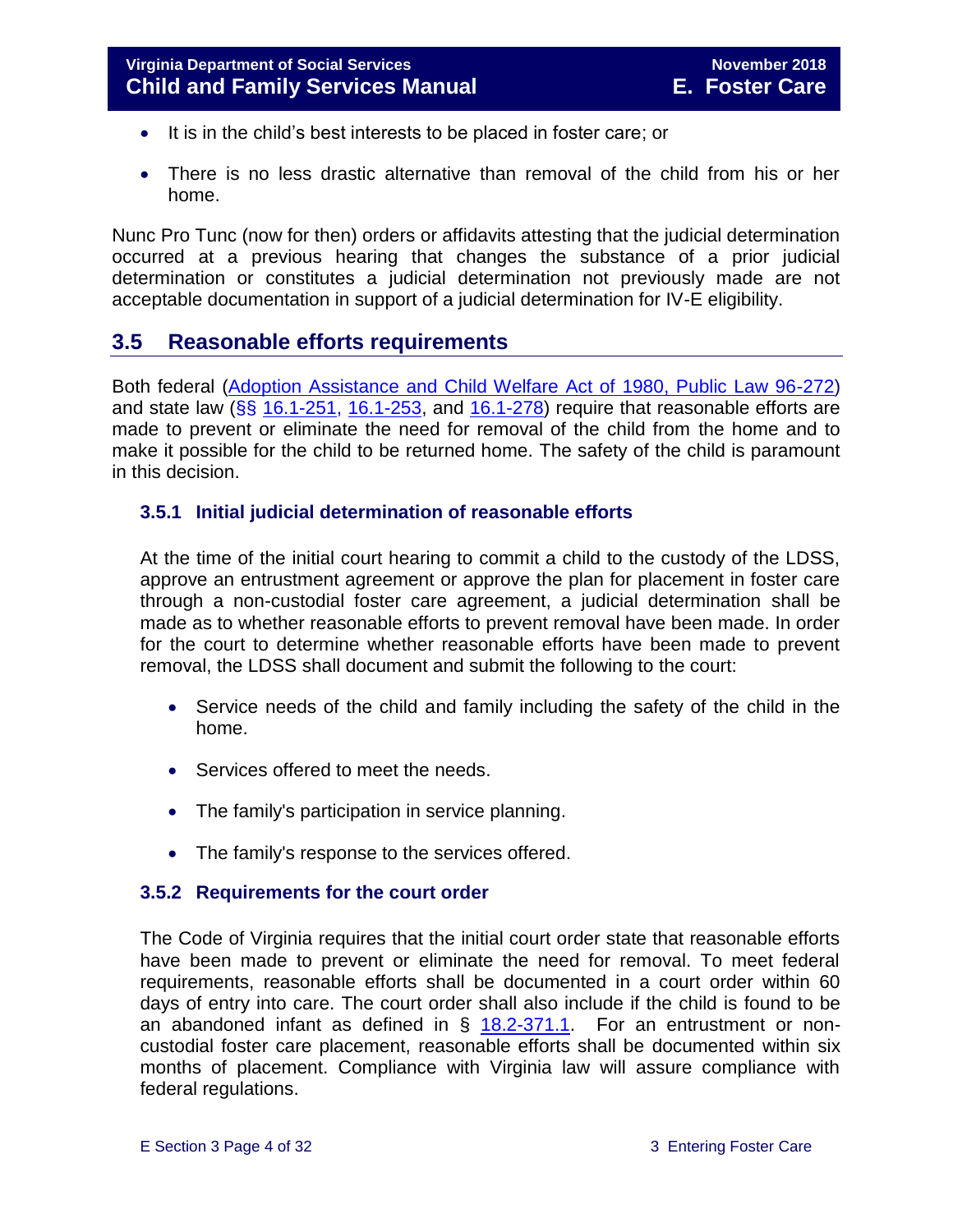#### <span id="page-4-0"></span>**3.5.3 Reasonable efforts after LDSS receives custody or accepts placement**

Annually, for every child in foster care, there shall be a judicial determination that reasonable efforts have been made to either:

- Safely reunite the child with his or her prior family if return home is the goal: or
- Finalize an alternate permanent placement for the child as quickly as practicable in accordance with his or her permanency plan if reunification cannot be achieved (e.g., placing the child with relatives in another state in accordance with the Interstate Compact on the Placement of Children (ICPC)) and to complete whatever steps are necessary to achieve permanency for the child either through adoption or custody transfer to relatives.

Documentation of reasonable efforts to reunify the child and family or achieve permanency for the child shall be recorded on the initial 60-day service plan, in the case record, and in every foster care review and administrative plan review thereafter.

#### <span id="page-4-1"></span>**3.5.4 Reasonable efforts not required**

The LDSS having custody of the child is not required by the court to make reasonable efforts to reunite the child with a parent if the court finds that:

- The residual parental rights of the parent regarding a sibling of the child have previously been involuntarily terminated;
- The parent has been convicted of an offense under the laws of the Commonwealth or a substantially similar law of any other state, the United States or foreign jurisdiction that constitutes murder or voluntary manslaughter, or a felony attempt, conspiracy or solicitation to commit any such offense, if the victim of the offense was a child of the parent, a child with whom the parent resided at the time such offense occurred or the other parent of the child;
- The parent has been convicted of an offense under the laws of the Commonwealth or a substantially similar law of any other state, the United States or any foreign jurisdiction that constitutes felony assault resulting in serious bodily injury or felony bodily wounding resulting in serious bodily injury or felony sexual assault, if the victim of the offense was a child of the parent or a child with whom the parent resided at the time of such offense; or
- Based on clear and convincing evidence, the parent has subjected any child to aggravated circumstances (§ [16.1-283 E\)](http://law.lis.virginia.gov/vacode/16.1-283/) or abandoned a child under circumstances which would justify the termination of residual parental rights pursuant to  $§16.1-283$  D.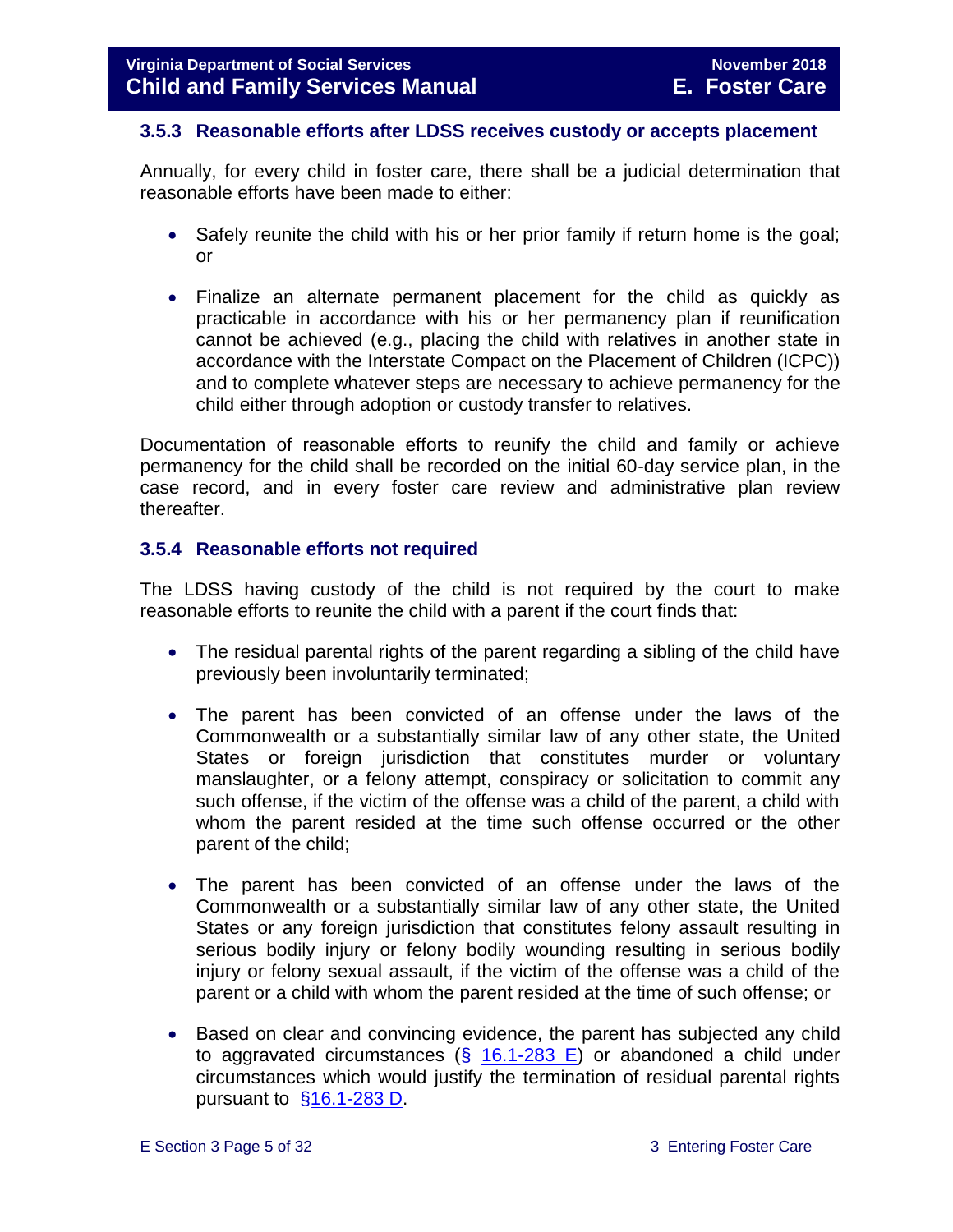If the LDSS determines that reasonable efforts to reunify do not need to be made based on the felony convictions or circumstances listed above, the LDSS shall petition the court to make that determination. This petition may be filed at any court hearing. **Within 30 days** of the court's determination that reasonable efforts to reunify do not need to be made, the court shall hold a permanency planning hearing. If the request for such a determination is made at a permanency planning hearing, it will not be necessary to hold another hearing.

The court order shall document that reasonable efforts to reunify are not required, because the parents have been convicted of offenses listed above or had parental rights of a sibling involuntarily terminated.

The law does not require that reasonable efforts be omitted in these cases. Agencies may decide to make reasonable efforts to reunite children with parents even when a court has convicted parent(s) of the crimes listed above or the parental rights of a sibling have been involuntarily terminated. This decision should be made on a case-by-case basis.

#### <span id="page-5-0"></span>**3.5.5 When children in custody remain in their own home**

In situations where custody is given to the LDSS and the child remains in the home of the parent(s) or prior custodian, a judicial determination as to reasonable efforts to prevent removal is not necessary. However, if foster care placement becomes necessary, all of the legal requirements shall be met.

#### <span id="page-5-1"></span>**3.6 Title IV-E funding restrictions**

Failure to meet requirements regarding best interests and reasonable efforts will result in the child being ineligible for title IV-E funding. Additional criteria for establishing and maintaining title IV-E eligibility are explained in the [VDSS Title IV-E Eligibility Manual.](http://www.dss.virginia.gov/files/division/dfs/iv_e/manuals/title_IV-E_Foster_Care_Manual_July_2016.pdf) Placement costs for children found to be ineligible for title IV-E funding shall be paid from state pool funds.

#### <span id="page-5-2"></span>**3.7 Authority for placement and dispositional alternatives**

If reasonable efforts have been made and the child still needs to be temporarily placed in foster care, the LDSS may accept placement of the child through several legal alternatives:

- Commitment by any court of competent jurisdiction; or
- Entrustment by the parent(s) or guardian(s)
	- $\circ$  The LDSS shall make diligent efforts to have both parents sign the entrustment agreement if the identity of both parents is reasonably ascertainable. Diligent efforts to identify and locate parents should be documented in OASIS.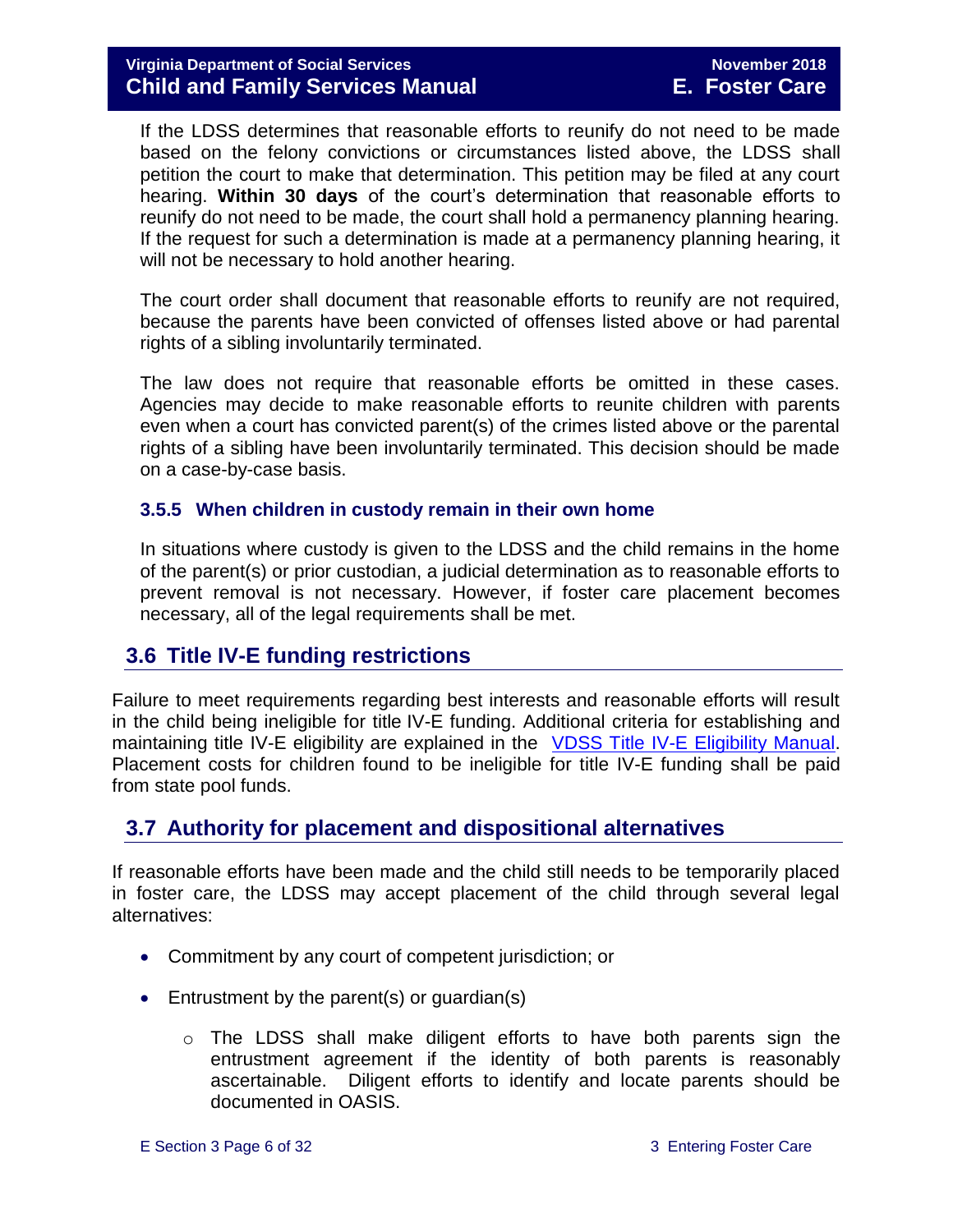- o An entrustment agreement is considered valid on the date in which the last required party has signed; or
- Placement through an agreement between the LDSS and the parent(s) or guardian(s) where legal custody remains with the parent(s) or guardian(s) (§ [63.2-900.A\)](http://law.lis.virginia.gov/vacode/63.2-900/).

At each of the different types of court hearings concerning the child's health and safety, the court shall consider placement of the child with a relative or other interested individual as an alternative to foster care. Placements across state lines shall comply with the Interstate Compact on the Placement of Children (ICPC). Refer to the following websites for specific ICPC guidance and procedures:

• [DSS public website](http://www.dss.virginia.gov/family/icpc/index.cgi)

#### <span id="page-6-0"></span>**3.7.1 Court hearings**

A child may be committed to the local board by a court order. The court order shall meet the reasonable efforts requirements in [Section 3.5.](#page-3-0)The commitment shall be made before the child is 18 years old. The different types of court commitment hearings are:

#### **3.7.1.1 Emergency removal hearing**

An emergency removal order may be issued ex parte (defined as "hearings in which the court hears only one side of the controversy") by the court upon a petition supported by an affidavit or by sworn testimony in person before the judge or intake officer in situations where safety of the child precludes services to prevent removal. The judge may deem that reasonable efforts have been made.

In the emergency removal order, the court shall give consideration to temporary placement of the child with a relative or other interested individual, including grandparents. The LDSS shall supervise this placement, pending the preliminary removal hearing. If the LDSS is providing supervision, a case record should be opened and maintained in OASIS.

As the initial court order, the emergency removal order shall indicate that placement is in the child's best interest (see [Section 3.4\)](#page-2-1) (§ [16.1-251\)](http://law.lis.virginia.gov/vacode/16.1-251/).

#### **3.7.1.2 Preliminary removal hearing**

This is a hearing where the court determines that a child who is alleged to be abused or neglected needs to be placed in foster care.

At this hearing, the court shall find that reasonable efforts have been made to prevent removal and enter that finding on the preliminary removal order. In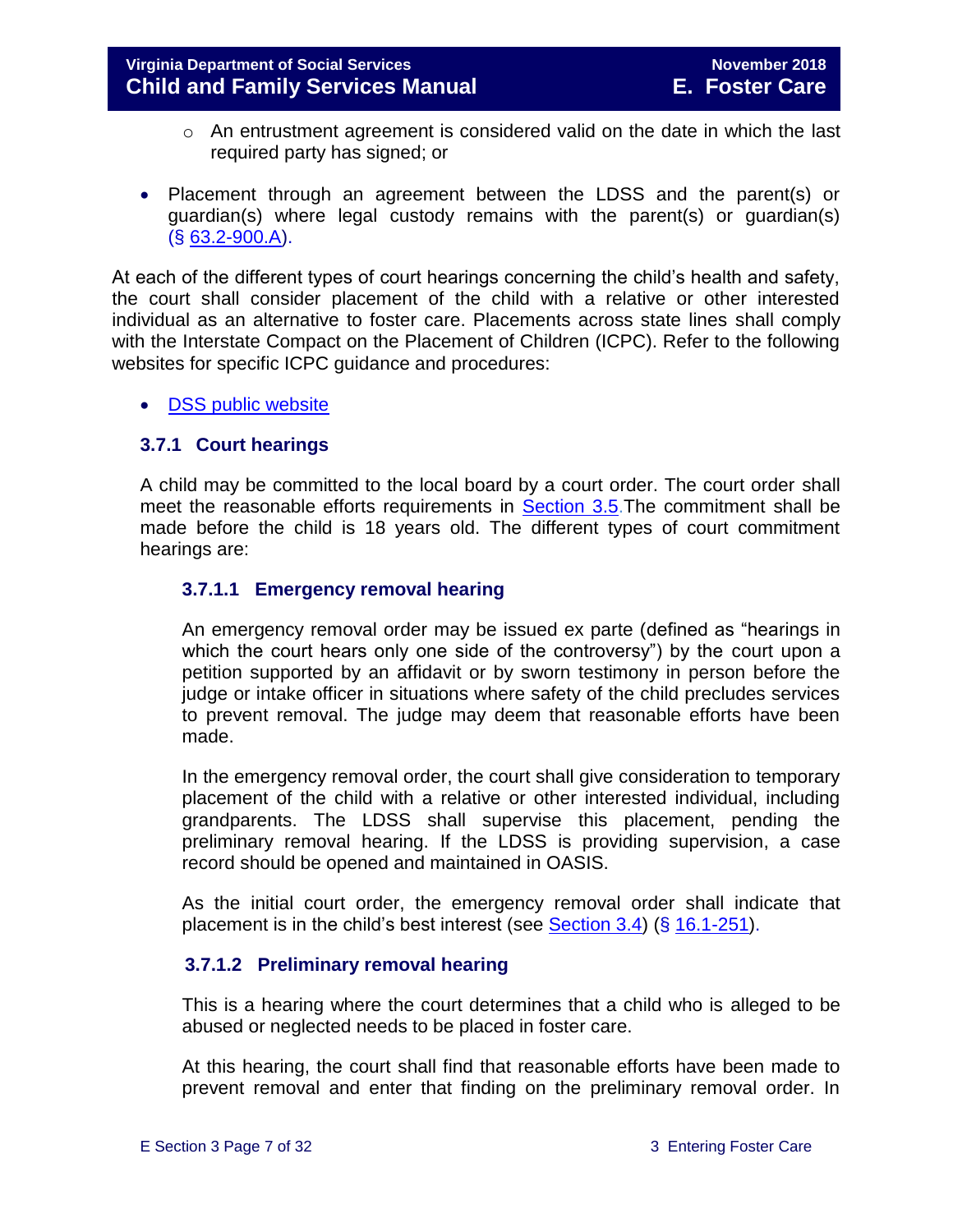situations where safety of the child precludes services to prevent removal, the judge may deem that reasonable efforts have been made.

At the preliminary removal hearing, the court may make an adjudication as to whether the child was abused or neglected as defined in  $\S$  [16.1-228.](http://law.lis.virginia.gov/vacode/16.1-228/) The LDSS, parents, or Guardian ad Litem (GAL) may request that adjudication not occur that day. The court shall then schedule an adjudication hearing to occur **within 30 days**. The results of the adjudication shall be entered on a court order.

The court will address child support at this hearing see [Section](file://///Vaultcelerra.co.dss.state.va.us/Workgroup/Family_Services/DFS%20Child%20and%20Family%20Services%20Manual/E.%20Foster%20Care/Foster%20Care%20June%202017/section_4_opening_and_maintaining_case.docx) 4.7.2 for additional information.

The court should consider and may transfer temporary custody to a relative or other interested individual at the preliminary removal hearing if the court finds that the relative or other interested individual is:

- Willing and qualified to receive and care for the child.
- Willing to have a positive, continuous relationship with the child.
- Willing and able to protect the child from abuse and neglect.

If the court orders transfer of temporary custody to a relative or other interested individual, the order will provide for the initiation and completion of an investigation of the relative or other interested individual; and will require the LDSS to continue supervision until disposition. The order will provide for compliance with any preliminary protective order and as appropriate, ongoing provision of social services to the child and temporary custodian.

At this hearing, the court shall schedule a dispositional hearing to occur within 60 days and provide notice to those present to attend that hearing  $(\S 16.1-252)$  $(\S 16.1-252)$ .

#### **3.7.1.3 Dispositional hearing**

This hearing occurs within 60 days of the preliminary removal order hearing; the hearing that brought the child into care; or the date the child came into care if there was no previous hearing (see  $Section 3.3$  for the date a child is considered to enter foster care). At this hearing, the court will enter an order (foster care plan dispositional order- dc- 553) indicating what the disposition of the case will be. The court will also review the initial foster care service plan.

On the petition submitted to the court with the service plan, the LDSS shall include the names and contact information of the foster and adoptive parent so that the court can provide them notice of this hearing. Foster and adoptive parents' attendance at this hearing is solely for the purpose of the court's review of the service plan and to provide input into this discussion. The initial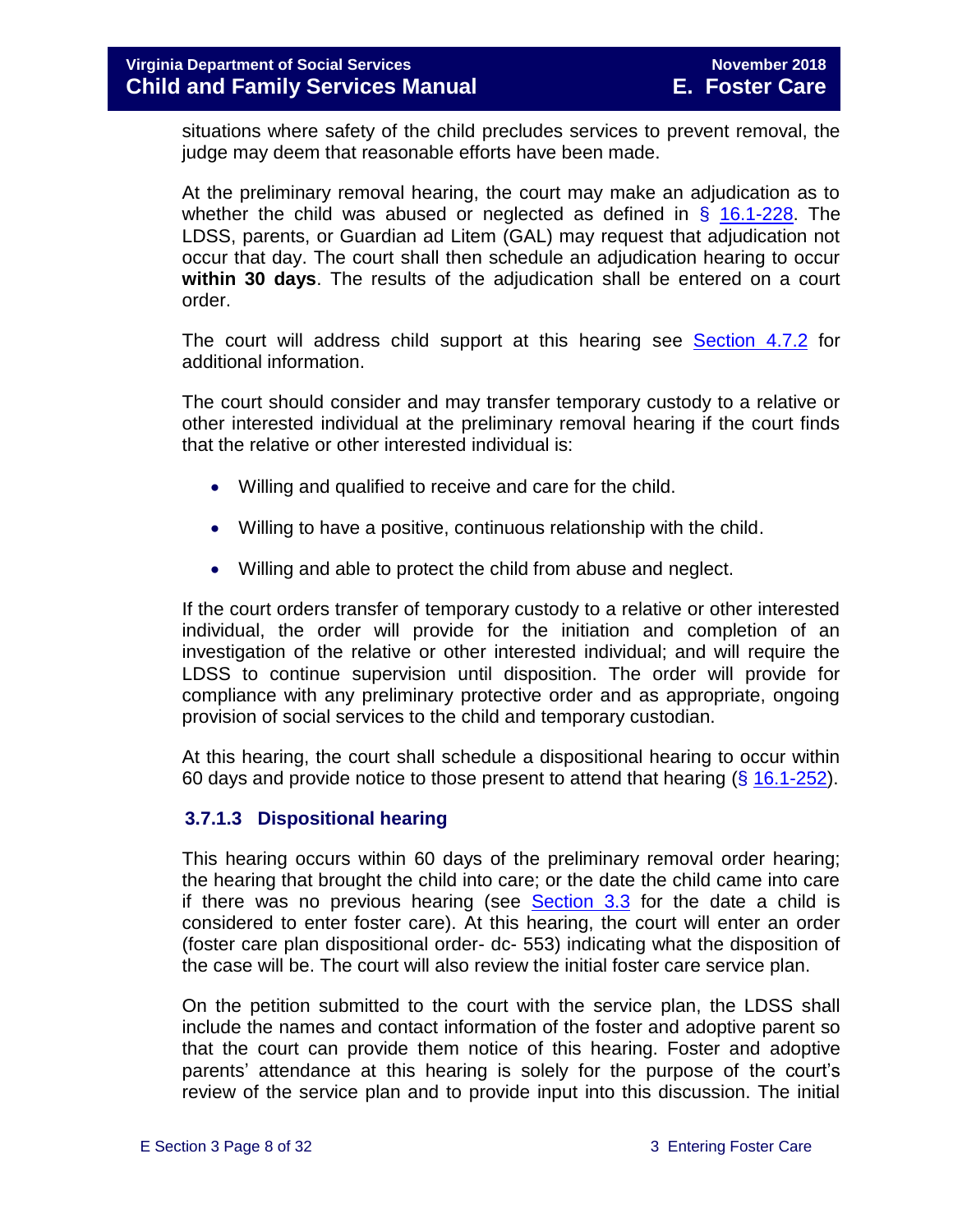#### **Virginia Department of Social Services November 2018 Child and Family Services Manual E. Foster Care**

part of the hearing where the facts about the case are heard and the judge enters a dispositional order are not open to the foster and adoptive parent.

The dispositional order shall include a statement as to whether reasonable efforts have been made to return the child home and that continuation in the home would be contrary to the welfare of the child, or that placement is in the best interests of the child, or that there is no less drastic alternative. If there has not been a previous order that states reasonable efforts were made to prevent or eliminate the need for removal, the final dispositional order shall include a statement to this effect.

The court should consider the transfer of legal custody of the child to the relative or other interested individual at the dispositional hearing. The order granting legal custody to the relative or other interested individual shall be entered only upon a finding, based upon a preponderance of the evidence from the court directed investigation. The order shall state that the relative or other interested individual is:

- Willing and qualified to receive and care for the child.
- Willing to have a positive and continuous relationship with the child.
- Committed to providing a permanent suitable home for the child.
- Willing and able to protect the child from abuse and neglect.

The court's order should further provide for, as appropriate, any terms and conditions which would promote the child's interest and welfare, court review of the placement, and provision of ongoing services based on the needs of the child and custodian  $(\S 16.1-278.2)$  $(\S 16.1-278.2)$ .

Refer to Section [16.2.2](file://///Vaultcelerra.co.dss.state.va.us/Workgroup/Family_Services/DFS%20Child%20and%20Family%20Services%20Manual/E.%20Foster%20Care/Foster%20Care%20June%202017/section_16_judicial_hearings_and_mandated_foster_care_reviews.docx) of this chapter for legal requirements pertaining to foster care reviews.

#### <span id="page-8-0"></span>**3.7.2 Temporary entrustment agreement**

Parent(s) or guardians may voluntarily request that the LDSS take custody of the child for a temporary period. In this case, the local board may accept the child through a temporary entrustment agreement for up to 180 days. Title IV-E eligibility can extend beyond 180 days only when the court approves the temporary entrustment within 180 days of placement and determines that the best interests and reasonable efforts requirements have been met.

Conditions for use of temporary entrustment agreements are: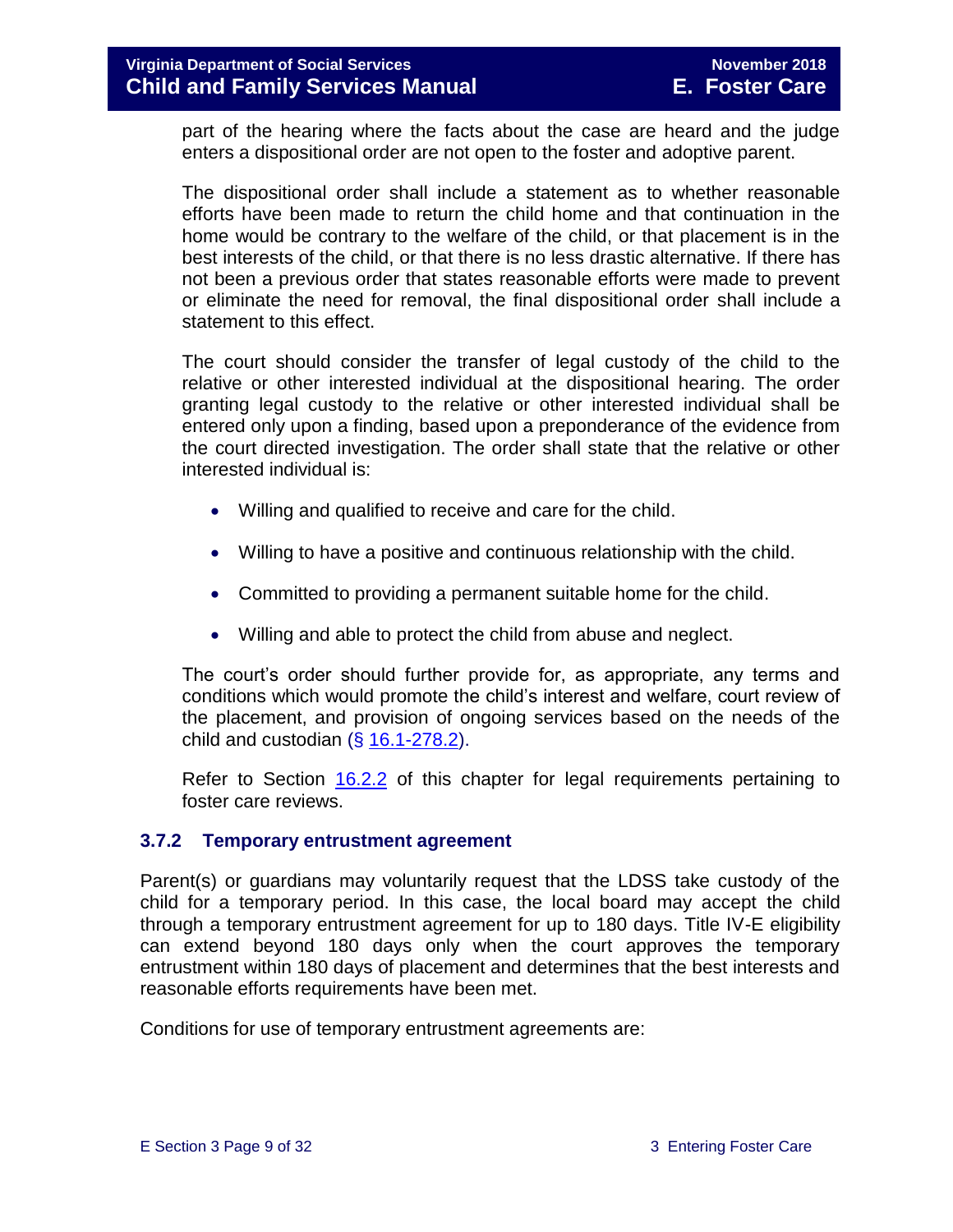- To return the child home. A temporary entrustment agreement may also be used for purposes of adoption planning. It is not to be used where the goal for the child is other than return home or adoption planning.
- To specify the rights and obligations of the child, the parent(s) or guardians and the LDSS. The agreement shall include the responsibility of the parent(s) for financial support of the child and the authority of parent(s) and LDSS for medical care of the child.
- Entrustments cannot be used for educational purposes or to make the child eligible for Medicaid.
- Parent(s), prior custodians, or the LDSS may terminate the entrustment agreement within ten days with written notice. The agreement is considered to be revoked unless the LDSS opposes the request and obtains a judicial decision that return is not in the child's best interest.

There are two types of temporary entrustments, those issued for less than 90 days, and those issued for more than 90 days  $(\frac{65}{63.2} - \frac{903}{3})$  and  $\frac{16.1 - 277.01}{3}$ .

#### **3.7.2.1 Entrustments for less than 90 days**

This type of entrustment is used when a situation related to the child or his family can be resolved within 90 days. Documentation of the plan for services is required. Use of the foster care service plan form is not required. The plan may be an identifiable part of the narrative, or a separate page attached to the agreement.

If the child does not return home within 90 days, the LDSS shall petition the court for a hearing to approve the service plan and entrustment by the  $89<sup>th</sup>$  day after placement (§ [16.1-277.01\)](http://law.lis.virginia.gov/vacode/16.1-277.01/). A service plan shall accompany the petition. The service plan shall document that reasonable efforts have been made to prevent removal and to return the child home and that continuation in the home would be contrary to the welfare of the child.

If the LDSS decides to terminate the entrustment and seek court commitment during the first 90 days, the LDSS shall petition the court for custody and submit the service plan for approval.

Federal regulations allow title IV-E eligibility for temporary entrustment cases that meet all other eligibility requirements for up to 180 days. However, if the entrustment goes beyond 90 days, procedures in [Section 3.7.2.2](#page-10-1) shall be followed (§ [16.1-277.01\).](http://law.lis.virginia.gov/vacode/16.1-277.01/)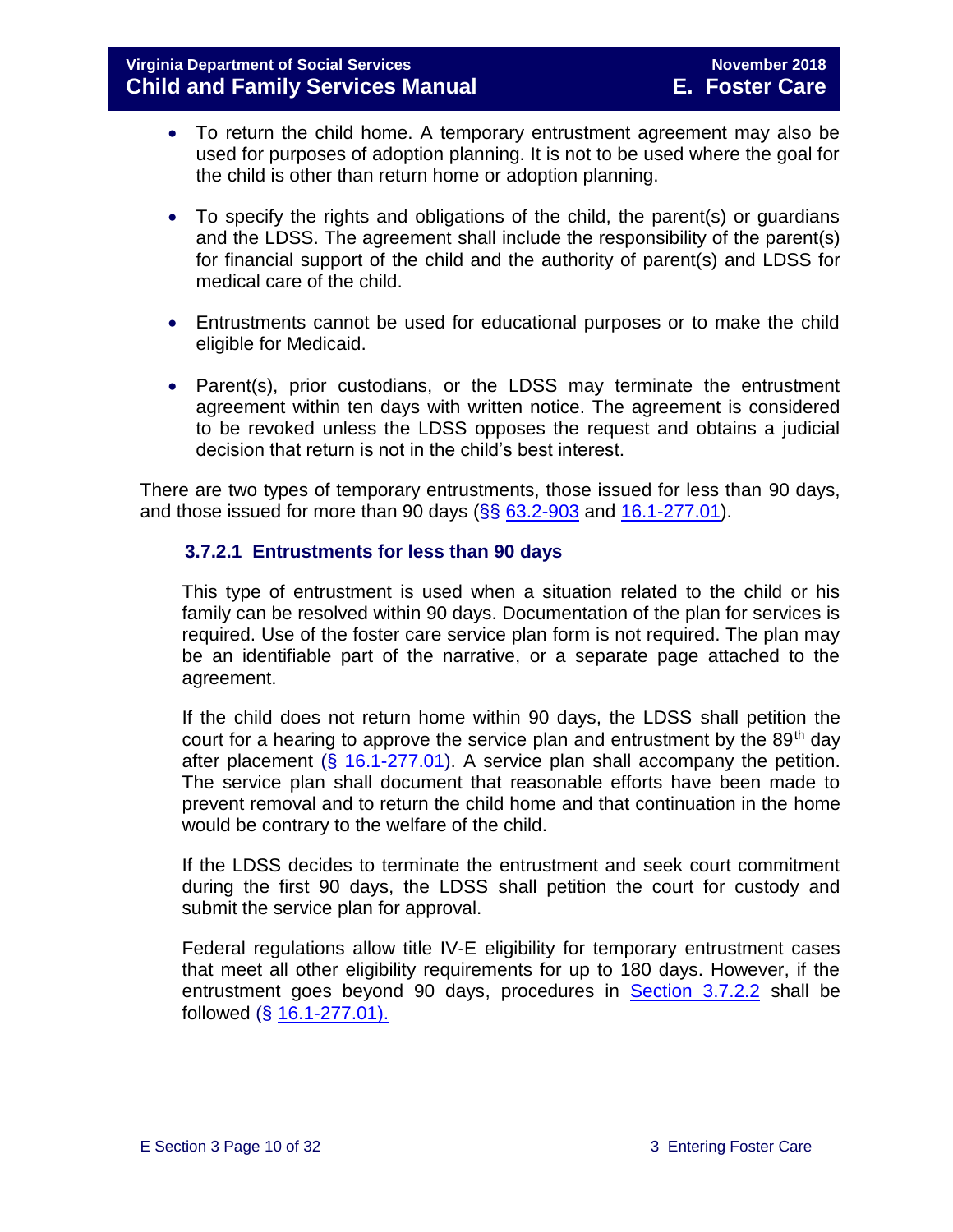#### <span id="page-10-1"></span>**3.7.2.2 Court hearings to approve entrustments for more than 90 days**

The entrustment agreement shall be approved by the court at a court hearing. The LDSS shall petition the court for approval **within 30 days** of signing the agreement and submit a service plan with the petition (§§ [63.2-903](http://law.lis.virginia.gov/vacode/63.2-903/) and [16.1-](http://law.lis.virginia.gov/vacode/16.1-277.01/) [277.01\)](http://law.lis.virginia.gov/vacode/16.1-277.01/). The court shall set a hearing to approve the entrustment agreement and the service plan within 45 days of receiving the petition of the LDSS. The service plan submitted shall meet all requirements of [Section 16](file://///Vaultcelerra.co.dss.state.va.us/Workgroup/Family_Services/DFS%20Child%20and%20Family%20Services%20Manual/E.%20Foster%20Care/Foster%20Care%20June%202017/section_16_judicial_hearings_and_mandated_foster_care_reviews.docx) of this chapter.

There shall be a judicial determination regarding best interests (see [Section](#page-2-1)  [3.4\)](#page-2-1) and reasonable efforts (see [Section 3.5\)](#page-3-0) at the hearing approving the entrustment agreement. The initial court order form [\(DC-553\)](http://spark.dss.virginia.gov/divisions/dfs/forms.cgi) shall state that continuation in the home would be contrary to the welfare of the child and that reasonable efforts have been made to prevent removal and obtain alternative permanent placement. A statement that it is in the child's best interest to be placed in foster care or that there is no less drastic alternative than removal of the child from his or her home can substitute for the "contrary to the welfare" statement. These requirements shall be met for the child to continue to remain eligible for title IV-E beyond 180 days.

In accordance with requirements of the Code of Virginia, any court order transferring custody of an entrusted child to a relative or other interested individual shall be entered only upon a finding, based upon a preponderance of the evidence from a court directed investigation. The order shall state that the relative or individual is:

- Willing and qualified to receive and care for the child.
- Willing to have a positive and continuous relationship with the child.
- Committed to providing a permanent suitable home for the child.
- Willing and able to protect the child from abuse and neglect.

The court's order transferring custody to a relative or other interested individual will provide, if appropriate, any terms and conditions for the child's welfare, ongoing social services for the child and custodian, and court review of the child's placement  $(\S 16.1-277.01 D1)$  $(\S 16.1-277.01 D1)$ .

Refer to [Section 16.2](file://///Vaultcelerra.co.dss.state.va.us/Workgroup/Family_Services/DFS%20Child%20and%20Family%20Services%20Manual/E.%20Foster%20Care/Foster%20Care%20June%202017/section_16_judicial_hearings_and_mandated_foster_care_reviews.docx) of this chapter for legal requirements pertaining to foster care reviews.

#### <span id="page-10-0"></span>**3.7.3 Permanent entrustment agreement**

This agreement provides a method for the parent(s) to voluntarily relinquish parental rights and give the LDSS authority to place the child for adoption. The use of Permanent Entrustment Agreements is described in [Section](file://///Vaultcelerra.co.dss.state.va.us/Workgroup/Family_Services/DFS%20Child%20and%20Family%20Services%20Manual/E.%20Foster%20Care/Foster%20Care%20June%202017/section_9_achieving_permanency_goal_adoption%20draft.docx) 9.4.3.1 of this chapter.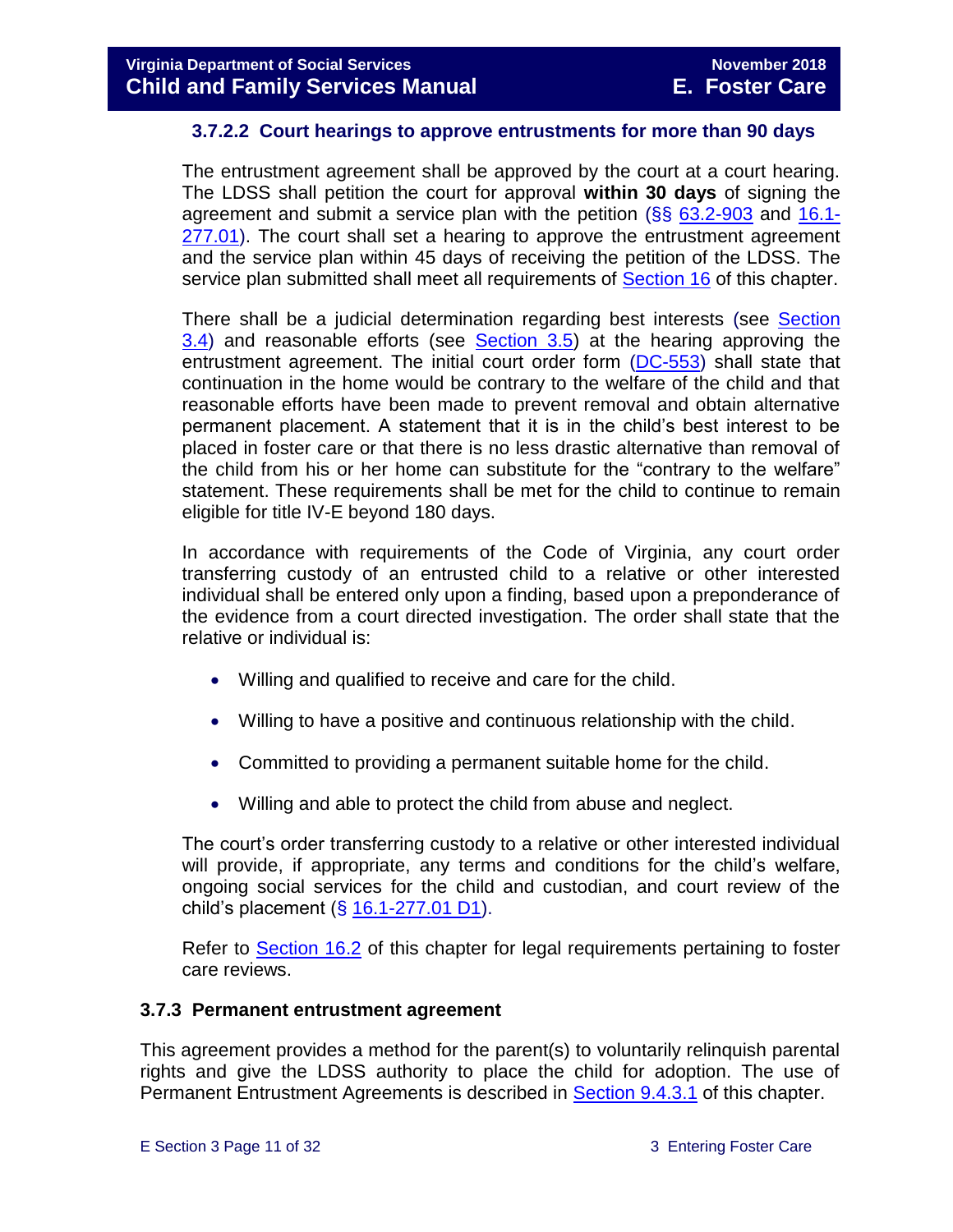Federal regulations allow title IV-E eligibility for children who enter care through a permanent entrustment agreement only when court approval is obtained within 180 days of placement. The court shall make a judicial determination that placement is in the best interest of the child (see [Section 3.4\)](#page-2-1) and that reasonable efforts have been made (see [Section 3.5\)](#page-3-0).

Once the court approves the permanent entrustment agreement, all parental rights are terminated. The parent can no longer revoke the permanent entrustment agreement.

If a parent is incarcerated, the court may authorize the Department of Corrections to have the prisoner transported to provide necessary testimony in hearings related to child welfare. The testimony of prisoners can also be acquired using electronic video and audio communication systems or telephonic communication systems in lieu of a personal appearance if authorized by the court  $(\S\S 16.1-276.3$  $(\S\S 16.1-276.3$  and  $16.1-93.1)$ .

The adoption progress report shall be submitted to the court within six (6) months of the court's approval of the permanent entrustment.

#### <span id="page-11-0"></span>**3.7.4 Relief of care and custody**

Parents may request temporary or permanent relief of care and custody.

On receipt of a petition for relief of custody, the court should refer requests for relief to LDSS initially for investigation and provision of services (§ [16.1-277.02\)](http://law.lis.virginia.gov/vacode/16.1-277.02/). The intent of this requirement is to determine whether the provision of services will prevent placement.

At the hearing, the court will determine, based on evidence presented, including the report from the LDSS, whether the parent should be relieved of custody. If permanent relief is requested, the court will determine whether, based on clear and convincing evidence, termination of parental rights is in the child's best interests. Parental rights can be terminated only upon a finding by the court that reasonable efforts have been made to prevent removal and that continued placement in the home would be contrary to the welfare of the child  $(\S 16.1-277.02)$  $(\S 16.1-277.02)$ .

If a parent is incarcerated, the court may authorize the Department of Corrections to have the prisoner transported to provide necessary testimony in hearings related to child welfare. The testimony of prisoners can also be acquired using electronic video and audio communication systems or telephonic communication systems in lieu of a personal appearance if authorized by the court.

If relief is granted, the court will schedule a dispositional hearing within 60 days.

If permanent relief of custody is granted and termination of parental rights is ordered, the LDSS shall submit an adoption progress report to the court within six (6) months of the hearing (§§ [16.1-277.02](http://law.lis.virginia.gov/vacode/16.1-277.02/) and [16.1-278.3\)](http://law.lis.virginia.gov/vacode/16.1-278.3/).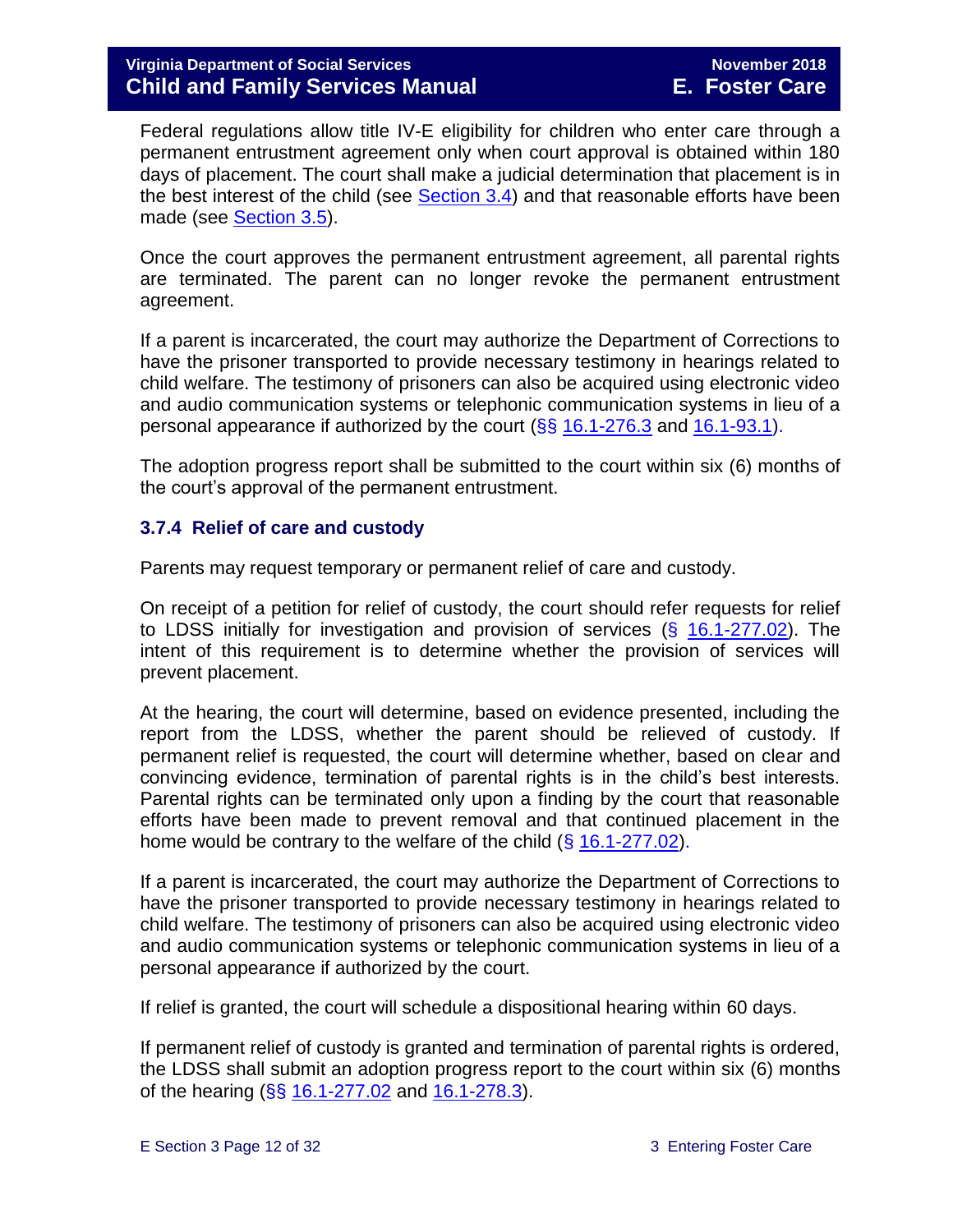#### <span id="page-12-0"></span>**3.7.5 Services to children through agency agreements with parents who retain custody**

When a child is placed outside of the home, there are two types of agreements between a public agency and the parents or legal guardians who retain custody of the child. The type of agreement depends primarily on which public agency serves as case manager for the child placed outside of the home.

- When the LDSS serves as the case manager, the child shall be considered in foster care and a Non-Custodial Foster Care Agreement is used. (See [Section 3.7.5.1\)](#page-13-0)
- When another public agency, other than the LDSS, is designated by the CPMT or the court to serve as the case manager, the child shall not be in foster care and a CSA Parental Agreement is used. (See [Section 3.7.5.2\)](#page-16-0)

Parents or legal guardians do not have to relinquish physical or legal custody of their children to the LDSS in order to obtain necessary mental health services. Such services may be available through a CSA parental agreement and may include a full range of casework, treatment, and community services for a planned period of time. Services should be based on the assessed strengths and needs of the children and their family and documented in the service plan.

#### **3.7.5.1 Non-Custodial Foster Care Placements**

Parent(s) or guardians may enter into an agreement with the LDSS to voluntarily place a child under age 18 outside of the home in 24-hour substitute care while the parent(s) or guardians retain legal custody. The goal of such arrangement is to provide the services necessary to address the child's needs and to facilitate his or her return to the home as quickly as possible. The child is considered in foster care with the LDSS assuming placement, care and case management responsibility for the child [\(45 CFR 1355.20\)](http://edocket.access.gpo.gov/cfr_2002/octqtr/45cfr1355.20.htm). Legal custody of the children by the state child welfare agency (or its local counterparts) is not required in the federal definition. Thus, children placed through non-custodial agreements are in foster care.

All federal and state requirements shall be met, as with all children in foster care. The formal agreement between the parents and the LDSS is called a noncustodial foster care agreement.

Prior to entering a non-custodial foster care agreement, services to prevent the need for foster care placement shall be offered and shall be documented in the service plan. In emergency situations where services cannot be offered, the reasons shall be recorded on the service plan.

Before choosing this placement alternative and entering into a non-custodial foster care agreement, the LDSS shall assess and determine that: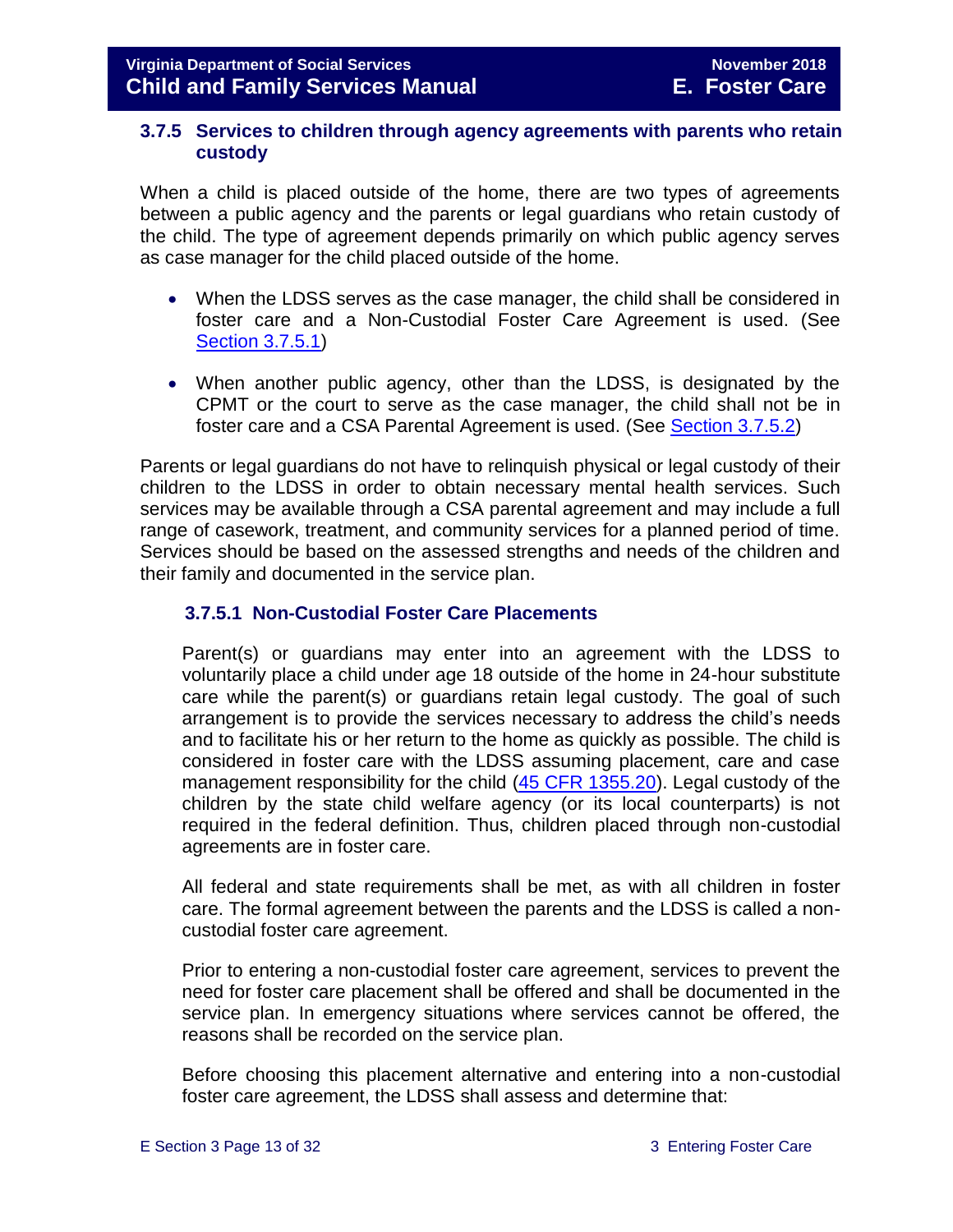- Leaving custody with the parent(s) or guardians is in the best interests of the child and will not place the child at risk.
- The parent(s) or quardians will remain actively involved with the child during the placement.
- The child will be able to return home within a reasonable timeframe (generally within a period of 12 months or less).
- There is no less restrictive alternative available through which the child can receive the level of supervision and services required.

These determinations shall be documented on the Non-Custodial Foster Care Agreement (see [Section 3.7.5.1.1\)](#page-13-0). If these conditions do not exist, transferring custody to the LDSS should be considered.

#### <span id="page-13-0"></span>**3.7.5.1.1 LDSS Non-Custodial Foster Care Agreements**

Non-Custodial Foster Care Agreements are between the LDSS and the parent(s) or custodians. When a non-custodial foster care agreement is executed, the permanency goal shall be reunification. The non-custodial foster care agreement shall address the conditions for care and control of the child, and the rights and obligations of the child, parent(s) or guardians, and the LDSS and include:

- A statement addressing the legal status of the child. With this agreement, the child would remain in the legal custody of the parent(s) or guardians.
- A statement that leaving custody with the parent(s) or guardians is in the best interests of the child and will not place the child at risk.
- A statement that this is a voluntary agreement between the parent(s) or guardians and the LDSS; and that the child will be returned to the parent(s) or guardians if the agreement is revoked.
- A statement that if the parent wishes to revoke the agreement after the court approves the agreement, judicial approval for terminating the agreement shall be obtained.
- A statement that the LDSS has the right to seek judicial determination regarding custody of the child in a situation where the parent(s) or guardians revoke the agreement and the LDSS opposes return of the child.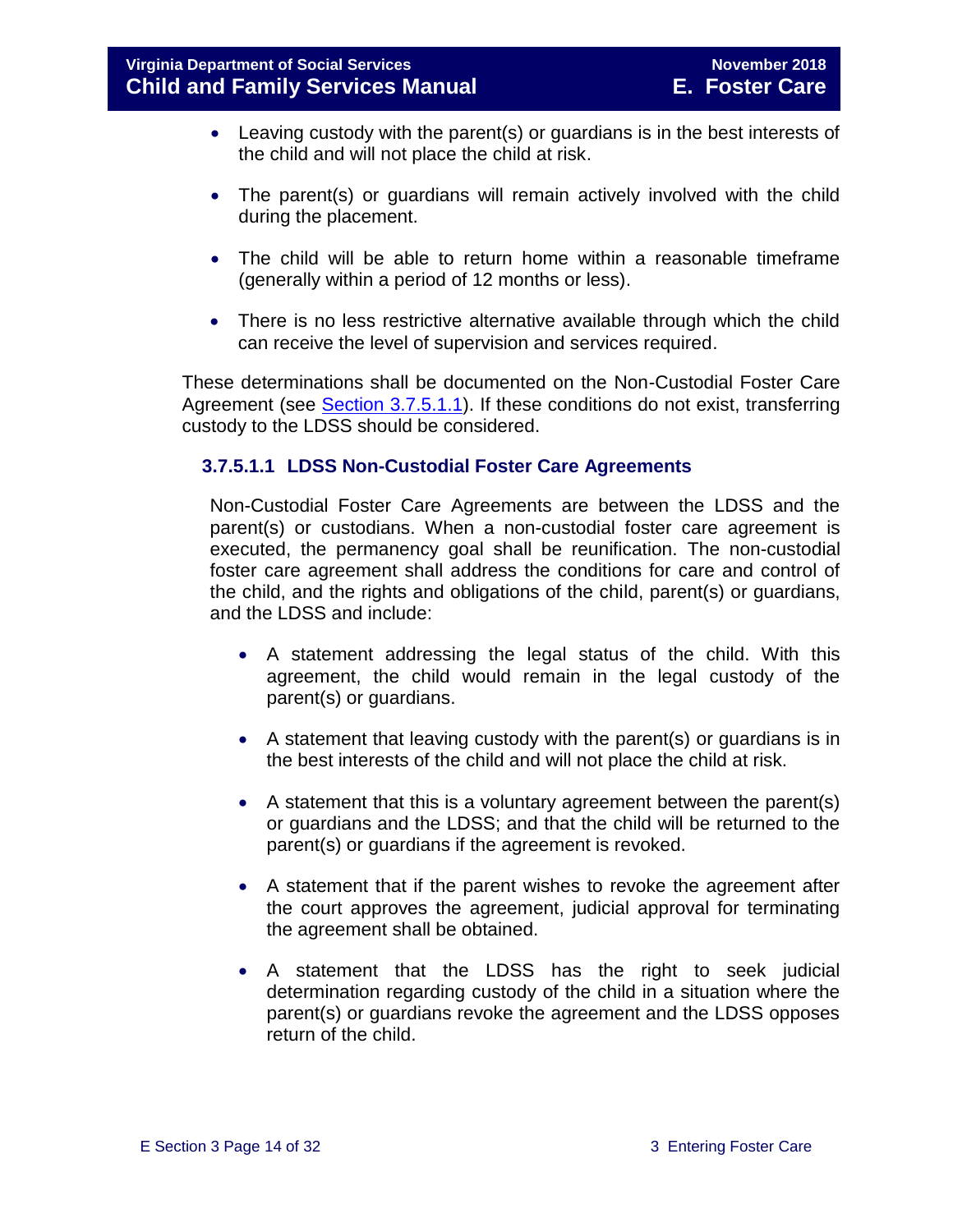- Requirements of the parent(s) or guardians for financial support, including a statement that the case will be referred to the Division of Child Support Enforcement (DCSE).
- Authority of the parent(s) or guardians and the LDSS in making medical care and treatment decisions.
- Expectations of the parent(s) or guardians during the placement, including a statement that the parent(s) or guardians will remain actively involved with the child during the placement.
- Expectations of the LDSS providing services to the child;
- Visitation arrangements.
- The date of the placement.
- The planned date of discharge from placement (generally within a period of 12 months or less).
- Other conditions for placement.
- When the placement is an interstate placement, a statement pertaining to responsibility for return of the child if the placement agreement is revoked.
- A non-custodial foster care agreement may extend beyond a child's  $18<sup>th</sup>$  birthday with the consent of all parties in keeping with the child's needs and with the family and youth's cooperation to continuing services and placement.
- If both parents have custody or there is shared quardianship, both parents or both guardians shall sign the agreement.

A copy of the agreement should be given to the parent(s) or guardians, to the placement provider, and be kept in the child's record. The non-custodial agreement is effective no earlier than the date the last required signature is obtained and funding cannot begin prior to the effective date. (See the DSS internal website for a template [Non-custodial Foster Care Agreement Form.](http://www.localagency.dss.state.va.us/divisions/dfs/fc/forms.cgi))

#### **3.7.5.1.2 Court approval of plan for placement through a non-custodial foster care agreement**

The LDSS shall file a foster care plan with the Juvenile and Domestic Relations District Court within 45 days following the board or LDSS' placement of the child unless the court, for good cause, allows an extension of time, which shall not exceed an additional 60 days (§ [16.1-281 A\)](http://law.lis.virginia.gov/vacode/16.1-281/). The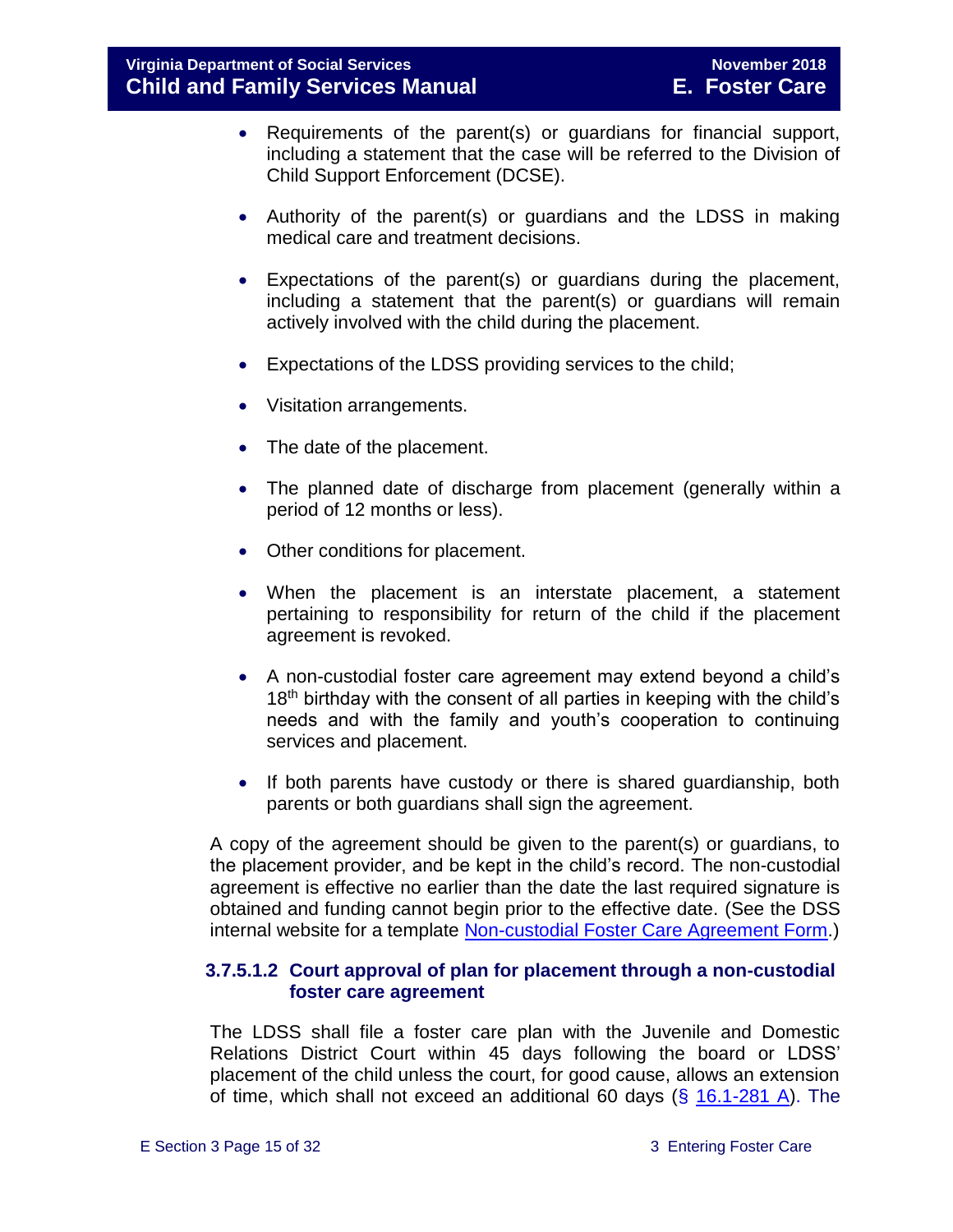LDSS should file a CHINS petition to place the case on the court's calendar and submit the foster care plan.

The court shall hold a hearing within 60 days of the child's initial foster care placement to review and approve the plan (§ [16.1-281 C\)](http://law.lis.virginia.gov/vacode/16.1-281/).

The court order shall include statements that:

- Reasonable efforts have been made to prevent the placement.
- Continuation in the home is contrary to the child's welfare, or it is in the child's best interest to be placed in foster care, or that there is no less drastic alternative than removal of the child from his or her home.

All foster care requirements shall be met. Time frames for administrative panel reviews and hearings are based on the date of the initial non-custodial foster care placement.

Refer to [Section 16.2](file://///Vaultcelerra.co.dss.state.va.us/Workgroup/Family_Services/DFS%20Child%20and%20Family%20Services%20Manual/E.%20Foster%20Care/Foster%20Care%20June%202017/section_16_judicial_hearings_and_mandated_foster_care_reviews.docx) of this chapter for legal requirements pertaining to foster care reviews.

#### **3.7.5.1.3 Other requirements**

The case shall be entered into OASIS as a foster care case.

In the event that the child shall be moved to another placement, a new noncustodial agreement shall be signed prior to the date of the placement change. As long as there is no period during which the child returns home, a change in placement does not result in a new foster care episode. The goal should remain Return Home with the plan for reunification to be achieved within 12 months or less of the child's initial placement.

The case shall be referred for Medicaid, title IV-E screening and child support. Child support is to be addressed in the non-custodial foster care agreement. Parents are responsible for paying support from the beginning of placement  $(\S$  [63.2-909\)](http://law.lis.virginia.gov/vacode/63.2-909/). A claim for good clause may be made when appropriate. Child support is to be based upon DCSE guidelines.

Since the child's parent(s) retain custody, they are responsible for signing the required referral and application forms.

Maintenance and service costs for non-title IV-E children will be paid from State Pool Funds.

At the point which the child no longer requires 24 hour substitute care, the child should be returned to the home and the non-custodial order should be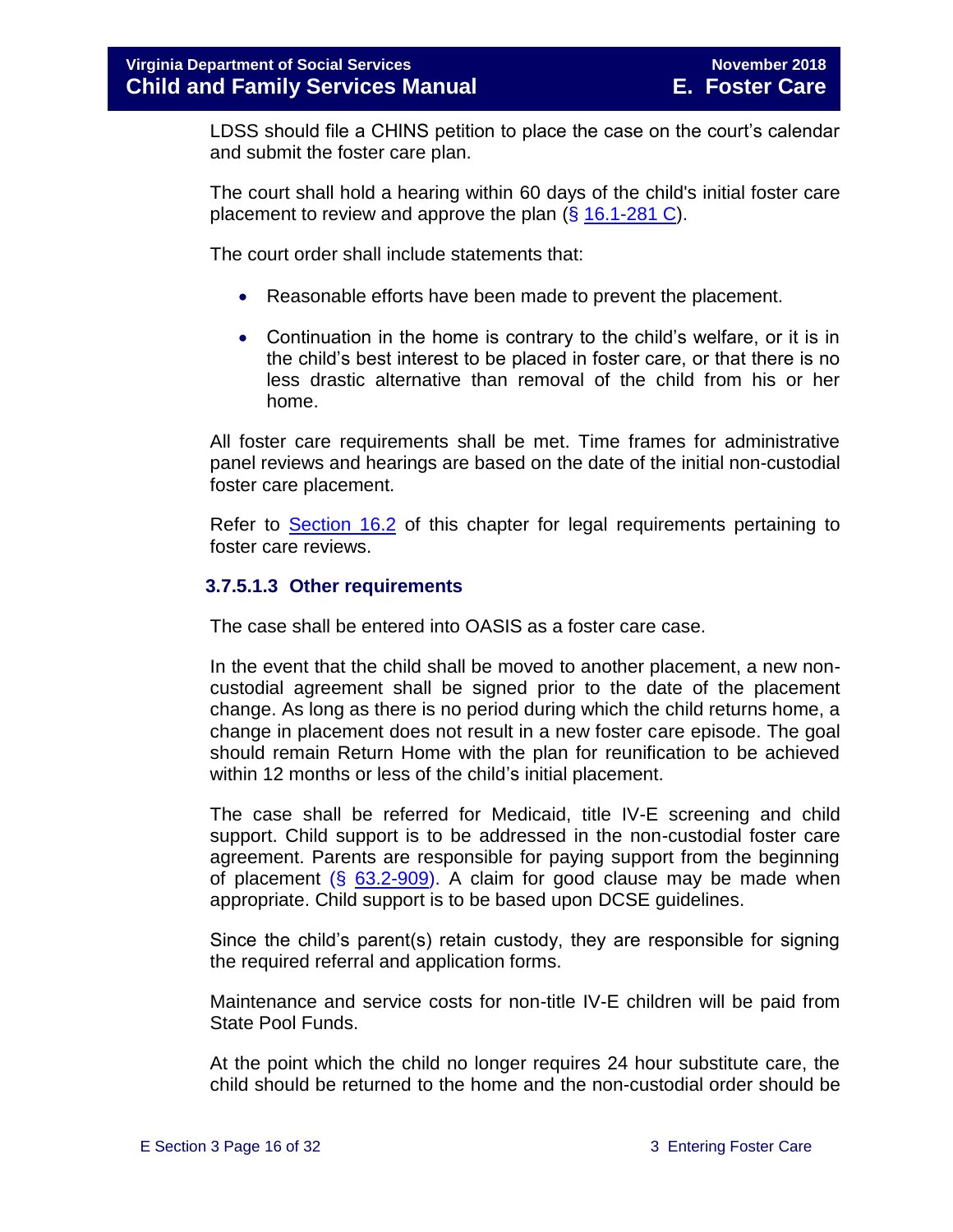terminated by the court. If the LDSS agrees to the return of the child and all required conditions for the child's safe return are met, the child may be sent home on a home visit pending final court approval.

If it is determined that a child in foster care through a non-custodial agreement will require a permanency goal other than reunification, the LDSS should file a petition for the child's custody to be transferred to the LDSS.

In the event that a child enters foster care from a non-custodial arrangement, as long as there is no period during which the child returns home, there is no new foster care episode.

#### <span id="page-16-0"></span>**3.7.5.2 CSA Parental Agreements**

CSA Parental Agreements are agreements between a public agency other than the LDSS, designated by the CPMT, and a parent or guardian who retains legal custody of the child. CSA Parental Agreements are only used when the FAPT determines that a child requires placement outside of the home to address the child's service needs.

The public agency designated by the CPMT assumes case management responsibilities. The LDSS cannot be the case manager. If the LDSS is the case manager, the child shall be in foster care and a Non-Custodial Foster Care Agreement shall be used.

Thus, when a child is placed outside of the home through an agreement between a public agency, other than the LDSS, as designated by the CPMT, and the parent(s) or custodians retain legal custody of the child, and this other public agency provides case management services, this child is not considered in foster care and is not subject to the requirements, policies, and protocols (i.e., court hearings, title IV-E eligibility determinations, etc.) required for children in foster care.

While these children are not in foster care, they are eligible for foster care services since they have been placed under an agreement between the local public agency designated by the CPMT and the parents or custodians who retain legal custody  $(\S 63.2 - 905)$ .

These CSA Parental Agreements, where a public agency other than the LDSS provides case management services, are subject to Final Interagency Guidelines established by the State Executive Council (SEC) of CSA. The LDSS never uses these agreements. (See the [CSA Policy Manual,](http://www.csa.virginia.gov/CSAManual.cfm) Appendix D.)

The CSA guidelines specify the criteria for FAPT, or an approved multidisciplinary team, to use in determining when a child meets the statutory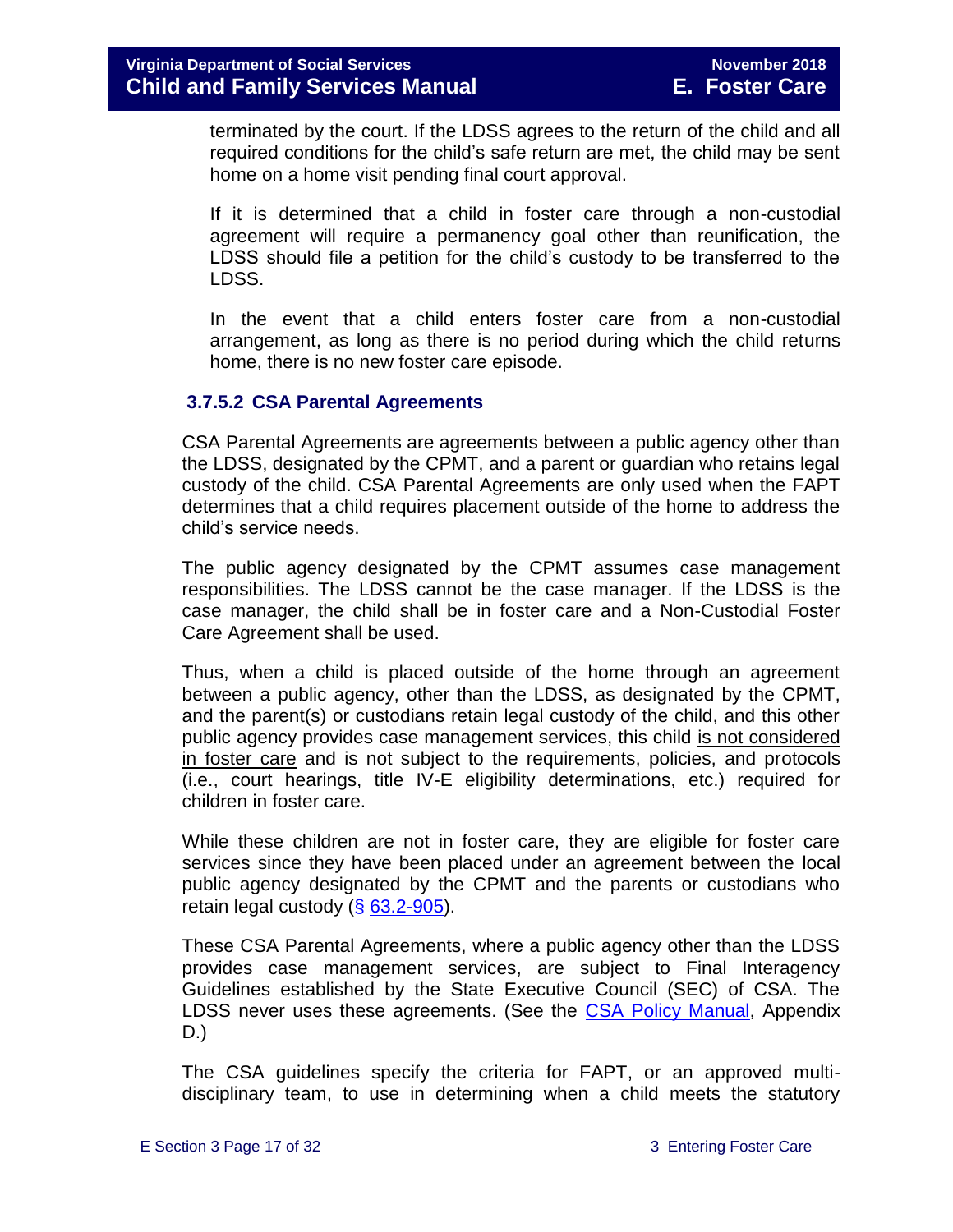definition of a "child in need of services" and is eligible for foster care services, consistent with CPMT policies. (See the [CSA Policy Manual,](http://www.csa.virginia.gov/CSAManual.cfm) Appendix D.)

A CSA Parental Agreement delineates the responsibilities of both the parent(s) or custodians and the local case management agency, which cannot be the LDSS, in the provision of services. For the CSA Parental Agreement form, go to the [CSA Policy Manual,](http://www.csa.virginia.gov/CSAManual.cfm) Appendix D.

The CSA interagency guidelines, checklist, FAQs, tools and additional information is available in the [CSA Policy Manual,](http://www.csa.virginia.gov/CSAManual.cfm) Appendix D for the Virginia Department of Social Services (VDSS).

#### <span id="page-17-0"></span>**3.8 Providing written notice of right to appeal specific foster care services**

When the child enters foster care, the LDSS shall inform the child's birth parents or caretakers in writing of their right to appeal the denial of specific foster care services as defined in [Section 15.12.1,](file://///Vaultcelerra.co.dss.state.va.us/Workgroup/Family_Services/DFS%20Child%20and%20Family%20Services%20Manual/E.%20Foster%20Care/Foster%20Care%20June%202017/section_15_developing_service_plan.draft.docx) or the delay of a decision regarding such foster care services, that are delineated in the foster care service plan and approved by the court [\(See Family Services Notice of Action and Right to Appeal Form\)](http://www.dss.virginia.gov/files/division/dfs/fc/intro_page/forms/032-02-0669-00-eng.pdf). If the service is not in an approved service plan, then the denial is not appealable. The LDSS shall inform the birth parents or caretakers that the LDSS will mail the written notice at least **ten (10) days** before any action to discontinue, terminate, suspend, or change foster care services. The child's birth parents or caretakers may request a hearing within **30 days** of their receiving written notice of the denial. See [Section 15.12.2](file://///Vaultcelerra.co.dss.state.va.us/Workgroup/Family_Services/DFS%20Child%20and%20Family%20Services%20Manual/E.%20Foster%20Care/Foster%20Care%20June%202017/section_15_developing_service_plan.draft.docx) on providing written notice.

#### <span id="page-17-1"></span>**3.9 Special populations**

#### <span id="page-17-2"></span> **3.9.1 The minor child of a foster youth**

- The foster care provider is responsible for providing room and board and ensuring that the payment is used to meet the child's needs
- The minor child of a foster youth remains the responsibility of his or her parent, unless custody has been removed.
- The minor child shall be listed in OASIS with the foster youth (parent).
- The minor child is not subject to requirements for plans, reviews, or hearings. However, the needs and safety of the minor child should be considered and documented when developing the service plan for the (foster youth) parent.
- The minor child is eligible for Medicaid, services, and child support services.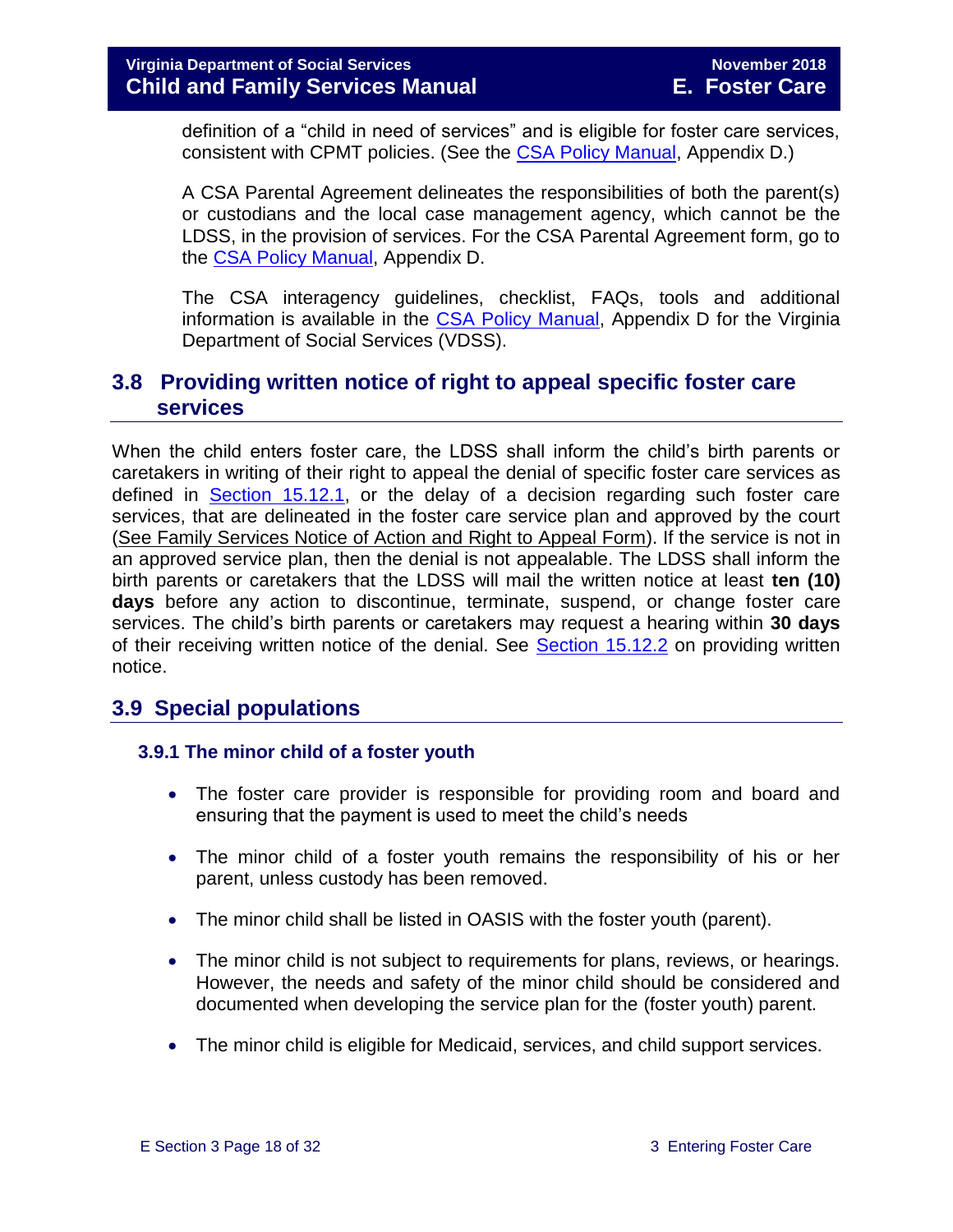#### **3.9.1.1 Paying maintenance for minor child of foster youth**

The minor child of a youth in foster care, who is living in a foster home or residential facility with his or her parent and who is in the custody of the parent, shall be eligible to receive a foster care maintenance payment and shall not be eligible for TANF. The foster care provider should receive a *basic* maintenance payment for the minor child in the amount appropriate for the age of the child and from the same funding source as the parent of the child (i.e., title IV-E or state pool funds). *The minor child is not eligible for enhanced maintenance.* 

The service worker does not open a case for the minor child; all costs are paid under the foster youth's case. The maintenance payment should be added to the foster youth's foster care payment. If the foster youth resides in a residential facility with her minor child, the rate paid will be the rate negotiated with the facility for maintenance for the minor child. If the foster youth lives in an independent living arrangement, and is receiving the Independent Living Stipend, the minor child may be eligible for TANF. If the foster youth lives in an independent living arrangement and is receiving a maintenance payment as a Fostering Futures participant, the minor child is also eligible for a maintenance payment and would not be eligible for TANF.

- If the minor child of a foster youth has his or her own income (i.e., SSI, SSA, or child support), these resources shall be used toward the maintenance cost.
- If the LDSS finds it necessary to assume custody of a child of a foster youth, the child of the foster youth may be eligible for title IV-E or state pool funds. Eligibility for the child of the foster youth is determined in the same manner as are all other children in foster care.

#### <span id="page-18-0"></span>**3.9.2 Indian child of a tribe**

#### **3.9.2.1 Federal definition of Indian Child**

Children of Native American or Alaskan Eskimo or Aleut heritage of a federally recognized tribe are subject to the [Indian Child Welfare Act](http://www.gpo.gov/fdsys/pkg/USCODE-2010-title25/pdf/USCODE-2010-title25-chap21.pdf) (ICWA). *Virginia currently has seven (7) federally recognized tribes.* In January 2016, The United States Department of Interior granted federal recognition to the Virginia Pamunkey Indian Tribe. *In January 2018, the following tribes were granted federal recognition: Chickahominy, Eastern Chickahominy, Monocan, Nansemond, Rappahannock, and Upper Mattaponi.*

A child is covered by ICWA when the child meets the federal definition of an Indian Child. Specifically, the child is an unmarried person under the age of 18 and is either:

A member of a federally recognized Indian tribe; or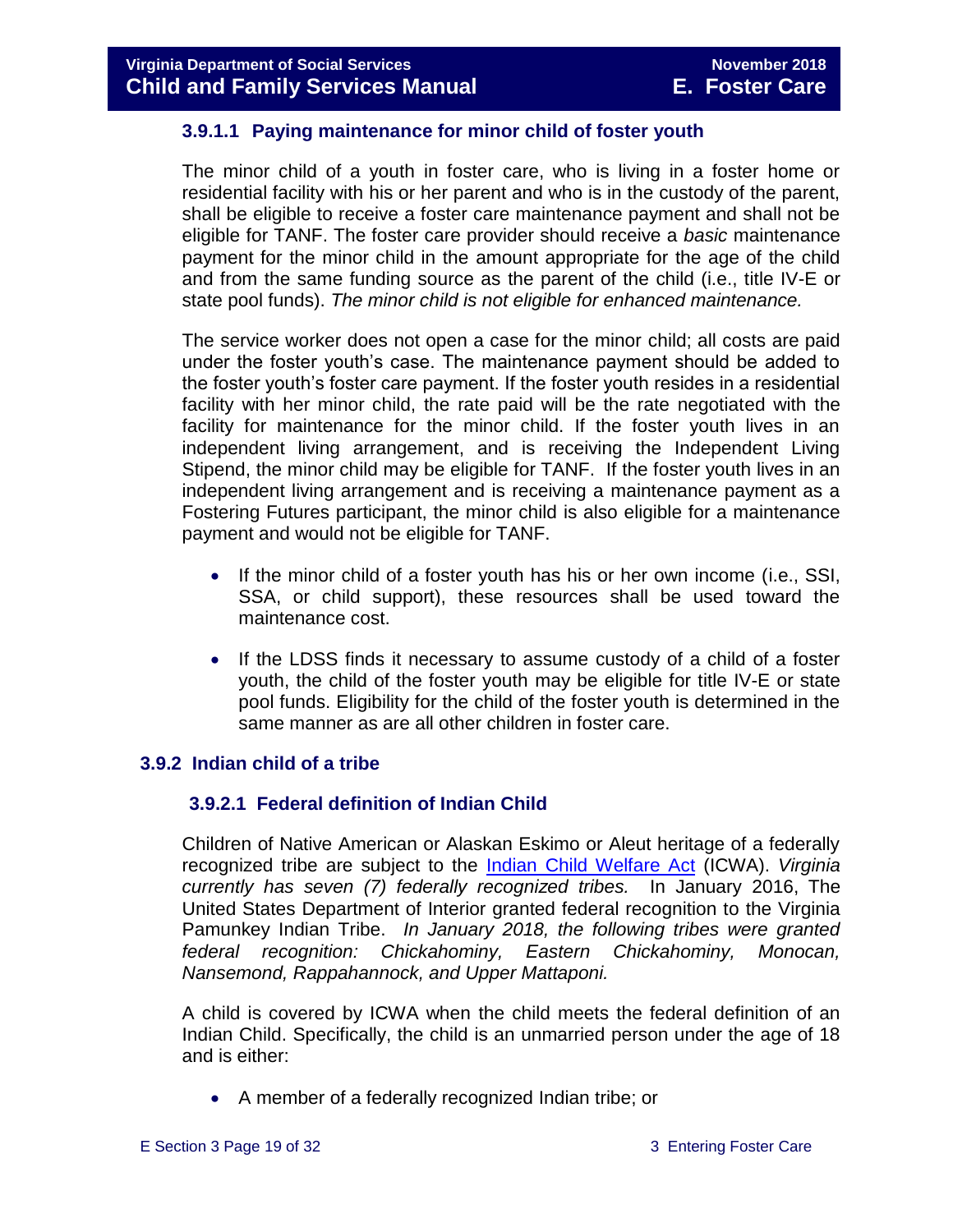Eligible for membership in a federally recognized Indian tribe and is the biological child of a member of a federally recognized Indian tribe [\(25](http://www.gpo.gov/fdsys/pkg/USCODE-2011-title25/pdf/USCODE-2011-title25-chap21.pdf)  [U.S.C. § 1903\)](http://www.gpo.gov/fdsys/pkg/USCODE-2011-title25/pdf/USCODE-2011-title25-chap21.pdf).

Under federal law, individual tribes have the right to determine eligibility and/or membership. However, in order for ICWA to apply, the child shall meet one of the criteria above.

#### **3.9.2.2 Determination of Indian status**

The LDSS shall treat all children in foster care or at risk of entering foster care as an Indian child until it is determined that the child is not of American Indian or Alaskan Eskimo or Aleut heritage, and the child does not belong to a tribe located in or outside Virginia. The LDSS worker shall ask the following individuals if the child, the child's parents, or his/her grandparents are identified with or members of an Indian tribe:

- The child (if age appropriate),
- The caregiver, and
- Any other person with knowledge of the child, parent or alleged parent

This information shall be documented in OASIS using "Indian Status" as the purpose of the contact.

In the event that the LDSS determines the child, the child's parents or his/her grandparents are identified with an Indian tribe, the following steps shall be taken by the service worker to confirm the tribe's status:

- Contact the [Bureau of Indian Affairs Eastern Regional Office](http://www.bia.gov/WhoWeAre/RegionalOffices/Eastern/index.htm) at its website or at 615-564-6500 for guidance on ICWA notification procedures for state recognized tribes
- Review the semi-annual publication of the [Tribal Leaders Directory](http://www.bia.gov/WhoWeAre/BIA/OIS/TribalGovernmentServices/TribalDirectory/index.htm) on the website of the [U. S. Department of the Interior Bureau of Indian](http://www.bia.gov/)  [Affairs.](http://www.bia.gov/) The directory provides the name, address, and contact information for each of the federally recognized Indian tribes. In the back, the directory has a copy of the Federal Register listing the "Indian Entities Recognized and Eligible to Receive Services from the United States Bureau of Indian Affairs." To see if there is a later version of this listing, go to **Federal Register**, click on" browse," and search for "Indian Entities Recognized."

If the tribe is a federally recognized tribe, the worker shall: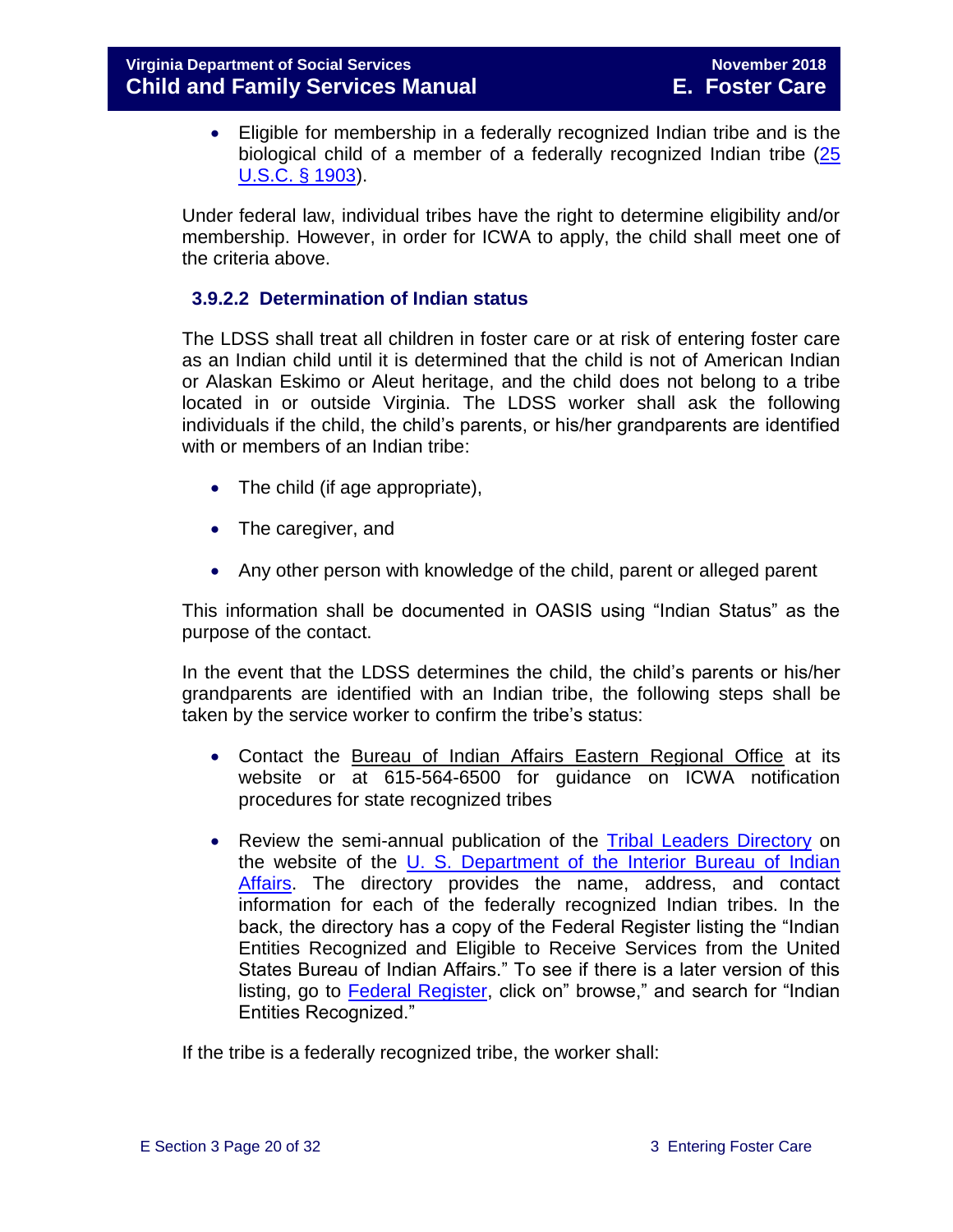- Gather the following information, if available, from the child, parent, alleged parent, relative, and any other person with knowledge of the child's or parent's tribal affiliation:
	- o The name of the tribe of which the child, parent, or alleged parent is a member or eligible for membership.
	- o The tribal enrollment or identification numbers of the parents or alleged parents and child(ren).
	- o Name of the following relatives of the child:
		- **Birth mother's maiden name.**
		- Maternal and paternal grandparents.
		- Alleged biological and/or legal father(s).
	- o Birth dates and birthplaces of the child, parents, and alleged parent.
	- o Social Security numbers for the child, parents, and alleged parent.
	- o If either birth parent was adopted, obtain the name of his or her birth parents (if available).
	- o Other information about extended family members including the names, clan affiliations, dates of birth, and addresses of grandparents, aunts, uncles, cousins, great grandparents, stepparents, first and second cousins.
- Identify the geographic location, the Bureau of Indian Affairs Regional Office of the tribe, and contact information of the Indian Child Welfare Designated Agent for the tribe.
- Contact the Child Welfare Designated Agent and request contact information including the name, address, and telephone number of the tribal social service program and/or ICWA representative of the tribe.
- Contact the tribal social service and/or ICWA representative and request in writing that the tribe confirm the child's membership or eligibility for membership as the biological child of a member of the tribe. The service worker shall provide the social service and/or ICWA representative with all the identifying information listed above to assist in the confirmation or determination of membership.
- Document clearly in OASIS (using "Indian Status" as the purpose of the contact) and the foster care paper case record the determination that the child is an Indian child, as confirmed by the tribe. The tribe believed to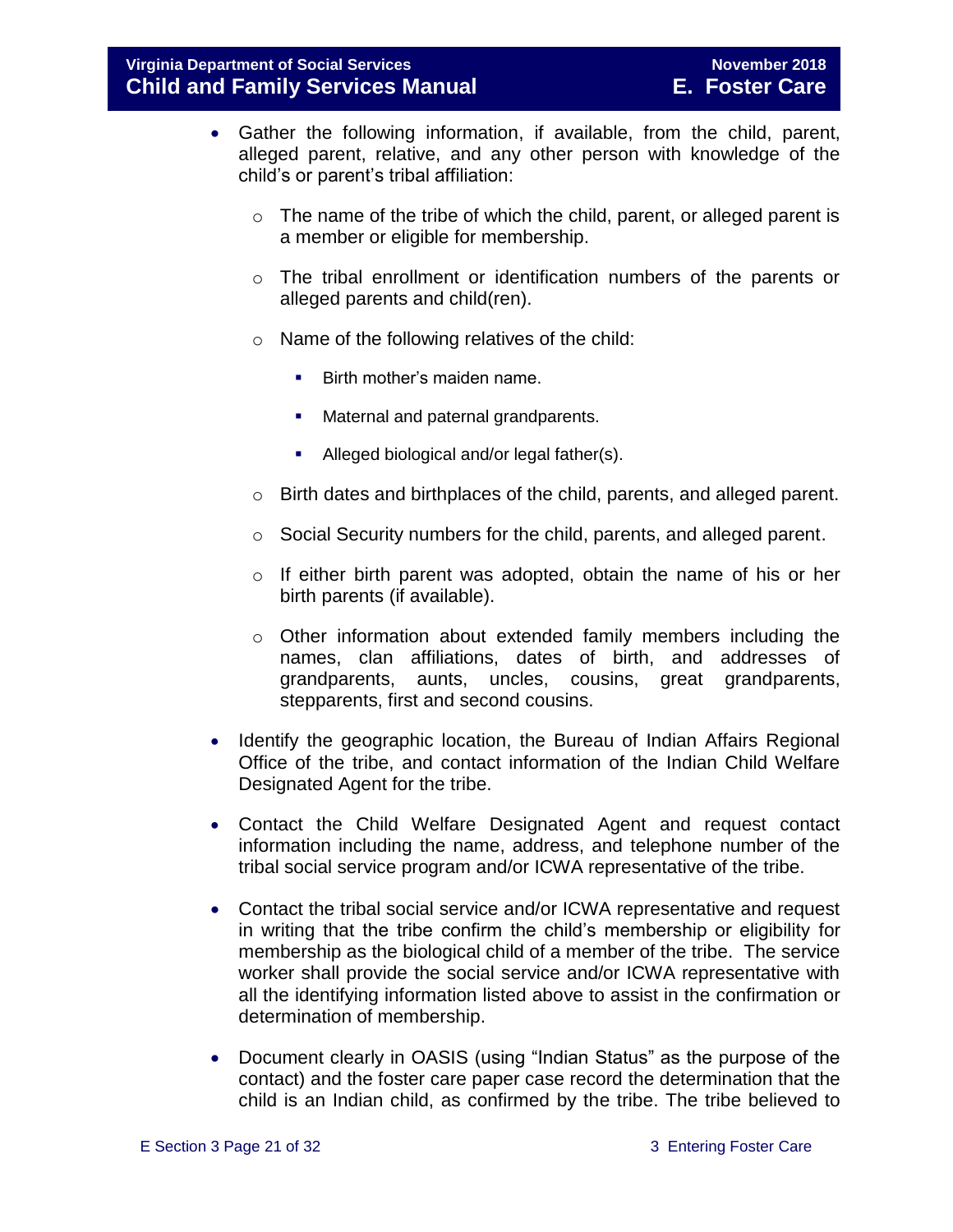be the child's tribe is the only entity that can make a determination of whether a child is an Indian child or not. A tribal determination of membership is conclusive because each tribe defines the criteria for membership in the tribe and determines who meets those criteria.

- Document in the case record all inquiries and contacts made to investigate whether or not a child is an Indian child. The case record should include copies of all written correspondence to the tribe and correspondence from the tribe.
- Inquire of the tribal social service and/or ICWA representative if the tribe is willing to assume custodial responsibility for the child, once tribal membership in a federally recognized tribe is confirmed.

#### **3.9.2.3 Requirements for active efforts**

ICWA requires that active efforts shall be made to maintain and reunite an Indian child with his/her family or tribal community.

Active efforts are more than reasonable efforts as required by title IV-E of the Social Security Act [\(42 U.S.C. 671\(](http://api.fdsys.gov/link?collection=uscode&title=42&year=mostrecent§ion=671&type=usc&link-type=html)a)(15)). Active efforts are also separate and distinct from requirements of the Adoption and Safe Families Act (ASFA), [42](http://api.fdsys.gov/link?collection=uscode&title=42&year=mostrecent§ion=1305&type=usc&link-type=html)  [U.S.C. 1305.](http://api.fdsys.gov/link?collection=uscode&title=42&year=mostrecent§ion=1305&type=usc&link-type=html) ASFA's exceptions to reunification efforts do not apply to ICWA proceedings. Refer to [42 U.S.C. 1305](http://api.fdsys.gov/link?collection=uscode&title=42&year=mostrecent§ion=1305&type=usc&link-type=html) for a list of those exceptions.

Examples of active efforts include, but are not limited to:

- Engaging the Indian child, his/her parents, extended family members, and custodian(s);
- Taking necessary steps to keep siblings together;
- Identifying appropriate services and helping the parents overcome barriers, including actively assisting them in obtaining such services;
- Identifying, notifying, and inviting representatives of the Indian child's tribe to participate in Family Partnership Meetings (FPM) [\(see Section](file://///Vaultcelerra.co.dss.state.va.us/Workgroup/Family_Services/DFS%20Child%20and%20Family%20Services%20Manual/E.%20Foster%20Care/Foster%20Care%20June%202017/section_2_engaging_the_child_family_and_significant_adults.draft.docx)   $2.9$ ;
- Conducting or causing to be conducted a diligent search for the Indian child's extended family members for assistance and possible placement;
- Involving and using available resources of the extended family, the child's Indian tribe, Indian social service agencies and individual care givers.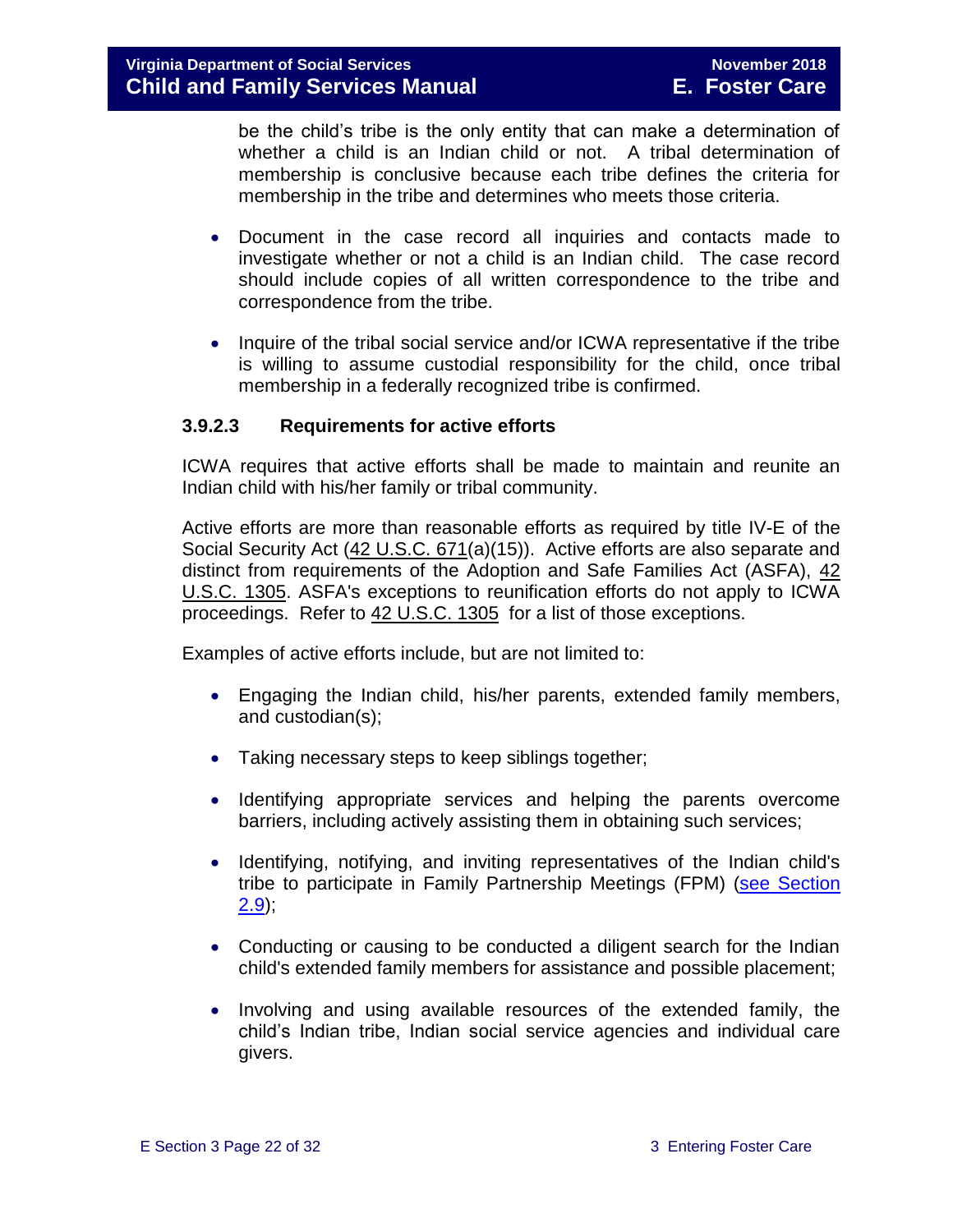#### **3.9.2.4 When ICWA is not applicable**

A child of Indian heritage who is officially determined to be neither a member nor eligible for membership in a federally recognized tribe is not subject to the requirements of the ICWA. The service worker shall document in the case record, the steps taken to determine the child's Indian/tribal ancestry and the tribe's written statement declaring the child ineligible for membership. Document any phone calls from the tribe stating that the child is not eligible and incorporate into any court hearing the tribe's written statement or documented phone call that the child is ineligible for tribal membership.

A child belonging to a Virginia tribe, that is not federally recognized, is not subject to the Indian Child Welfare Act, and the local court has jurisdiction. When a child entering care is believed or known to have Virginia Indian heritage, the LDSS shall immediately contact the **Bureau of Indian Affairs** [Eastern Regional Office](http://www.bia.gov/WhoWeAre/RegionalOffices/Eastern/index.htm) at its website or call 615-564-6500 for guidance on ICWA notification procedures for state recognized tribes.

In instances where ICWA does not apply but the child is of Indian heritage, a member of a Virginia tribe that is not federally recognized, or considered Indian by the Indian community, the LDSS should consider tribal culture and connections in the placement and care of the child.

In addition to following all ICWA requirements, LDSS are strongly encouraged to contact Virginia tribes in their service areas and work to build and strengthen relationships and address the needs of Indian children. The contact list for Virginia Tribes can be found here.

#### **3.9.2.5 Transfer of an Indian child to a tribal agency**

When it is determined that the child is a member of a federally recognized tribe, the LDSS shall work in consultation with either parent, the Indian custodian, or the tribe on transfer procedures. The tribe's right to request a transfer to a tribal court can occur at any court proceeding, however, good cause may exist for the transfer not to occur. For example, a tribe may decide that a transfer is not appropriate until the termination of parental rights is being determined. Procedures for transferring a child to a tribe will be situational depending on the age of the child and requirements or needs of the tribe.

The transfer procedures shall not impact the child's eligibility, receipt of services, or payment under title IV-E or the medical assistance program operated under title XIX (Medicaid).

The LDSS shall establish eligibility for title IV-E at the time of transfer, if an eligibility determination is not already completed.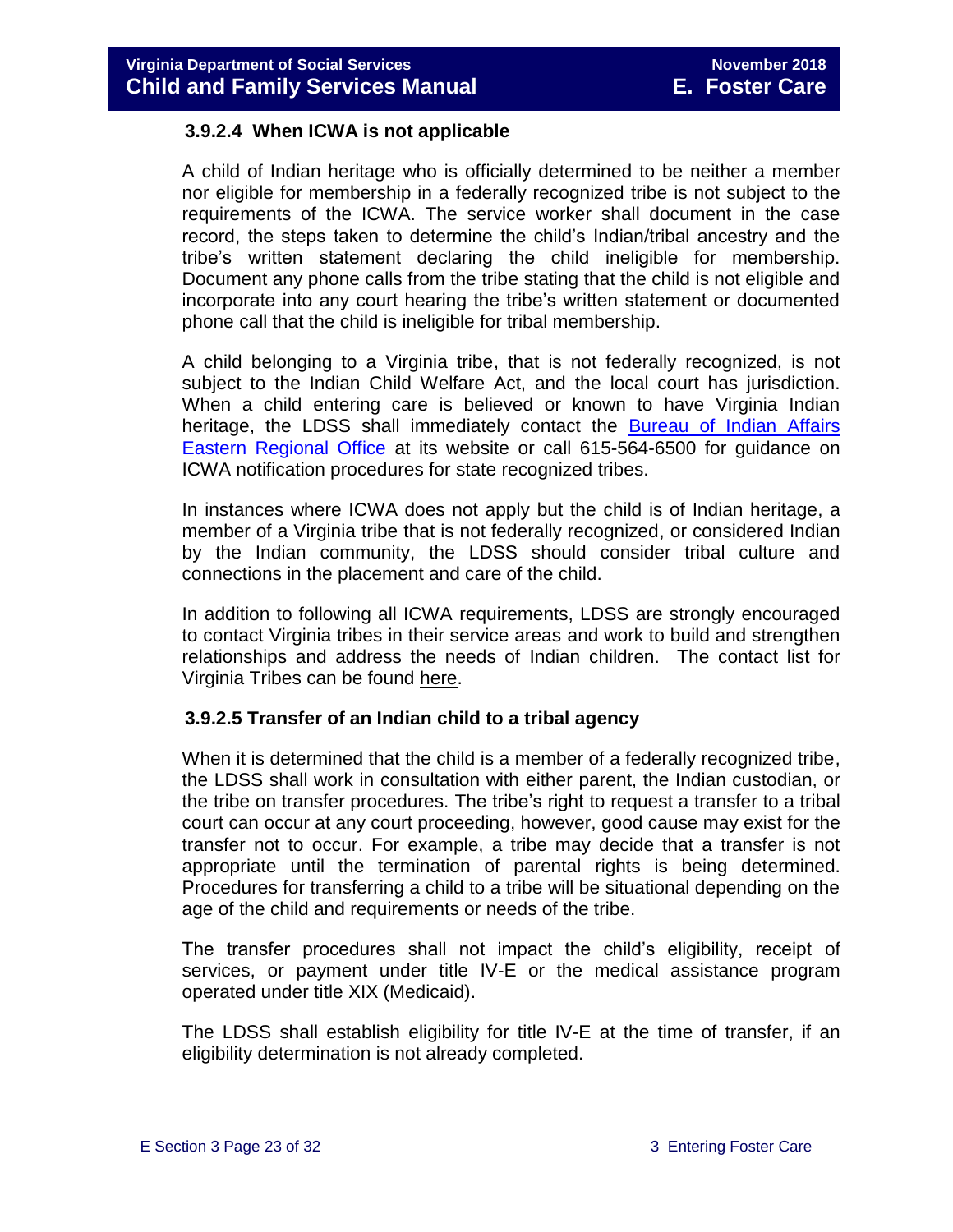The LDSS shall provide essential documents and information necessary to continue the child's eligibility under title IV-E and Medicaid program under title XIX to the tribal title IV-E agency or an Indian Tribe with a title IV-E agreement, including but not limited to the following:

- All judicial determinations to the effect that continuation in the home from which the child was removed would be contrary to the welfare of the child and that reasonable efforts described in section 471(a)(15) of the Social Security Act have been made.
- Other documentation that the State agency has that relates to the child's title IV-E eligibility under §§ [Sections 472](http://www.ssa.gov/OP_Home/ssact/title04/0472.htm) and [473](http://www.socialsecurity.gov/OP_Home/ssact/title04/0473.htm) of the Social Security Act.
- Information and documentation available to the agency regarding the child's eligibility or potential eligibility for other Federal benefits.
- Copy of the case plan developed including health and education records of the child.
- Documentation of the child's placement settings, including written documentation of the approval status of the current placement.
- Any other available information the tribe may request including but not limited to:
	- o Identifying information on the child, parents, and relatives.
	- $\circ$  Special needs the Indian child may have.
	- o Resources utilized or needed to meet the needs of the child.
	- o The identified CPS risks and safety factors that caused the necessary removal.
	- o Any assessments on the child and/or parents identifying strengths and needs.
	- $\circ$  Information about any relative or other significant person who is willing and able to care for the child.
	- o Copies of OASIS or paper case records

The service worker shall coordinate with the tribal court and/or an ICWA representative regarding the transfer of the child to the tribal agency: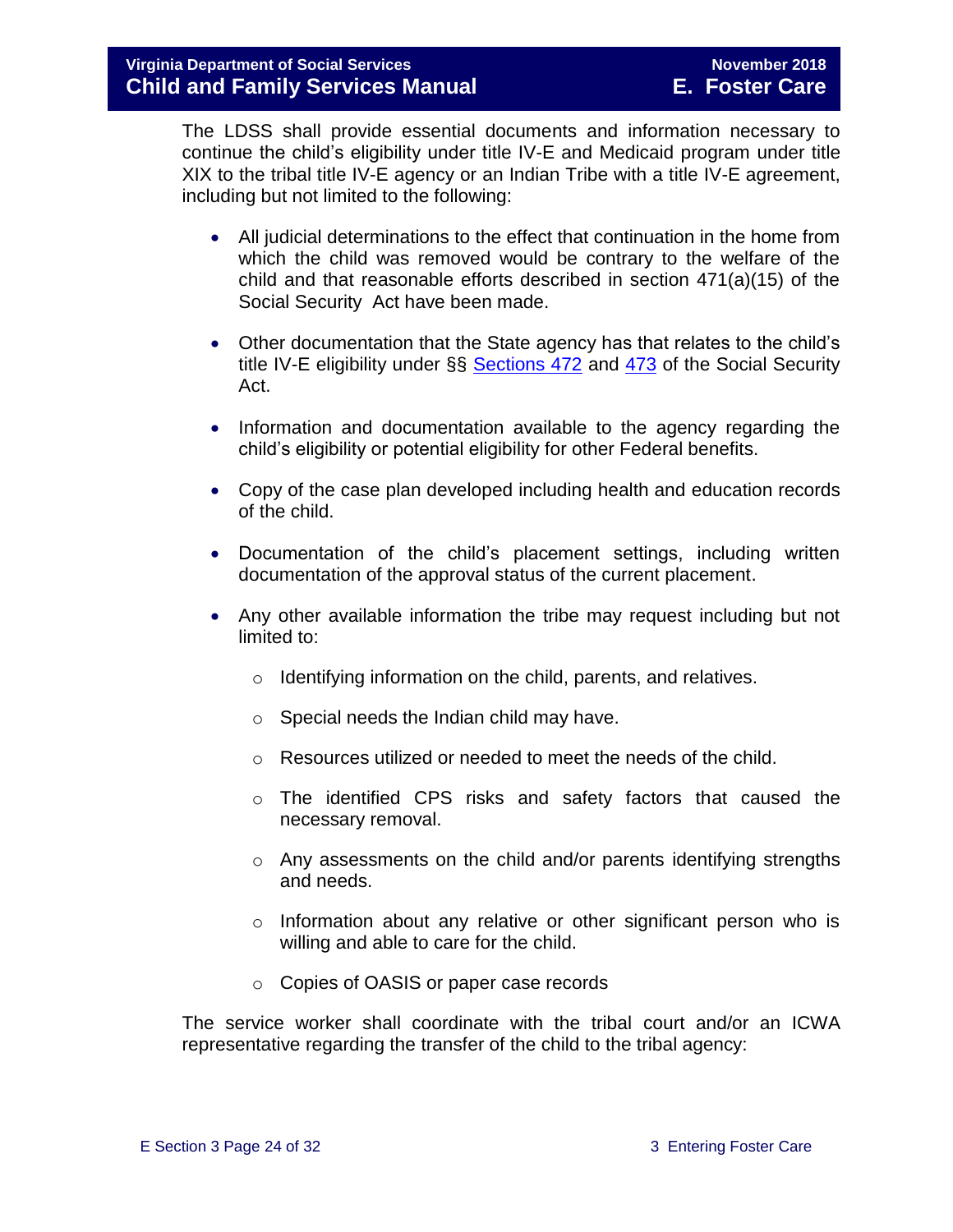- Obtain the parent's, guardian's, caregiver's or Indian custodian's (if available) agreement with the child's transfer to the tribe (if the parent objects to transfer to the tribe, contact the local attorney's office).
- Obtain the date, time and name of the tribal representative who will take physical custody of the child.
- When the tribe takes physical custody of the child, the acceptance and transfer of custody should be documented by written verification of the tribal representative's authority and acceptance of custody should be obtained and filed in the case file.
- Provide notice to the court that the tribe is assuming the child's custody so the court can determine appropriate action on the court's case.

#### **3.9.2.6 Membership or eligibilty in more than one tribe**

If an Indian child is a member or eligible for membership in more than one federally recognized tribe, the LDSS shall notify and work in collaboration with all tribes of which the child may be a member or eligible for membership. The notification provided to each tribe should specify the other tribe or tribes of which the child has membership or is eligible for membership. ICWA requires that the Indian tribe with which the child has more significant contacts shall be designated as the child's tribe.

To determine significant contacts, the LDSS should gather the following information from the child, the child's parent, alleged parent, relative, and any other person with knowledge of the child's or parent's tribal affiliation:

- Preference of the parents for membership of the child;
- Length of time at residence on or near the reservation of each tribe;
- Tribal membership of custodial parents or Indian custodian; and,
- Interest of each tribe in response to the notice that the child is involved in a child custody proceeding;

If an Indian child is already a member of a tribe, but is also eligible for membership in another tribe, consideration should be given to the tribe in which the Indian child is a member, unless otherwise agreed to by the tribes.

If the Indian child is not a member of any tribe, the LDSS should provide an opportunity for the tribes to work together to determine which of them should be the designated tribe. If the tribes do not agree, the following factors should be considered in designating the Indian child's tribe: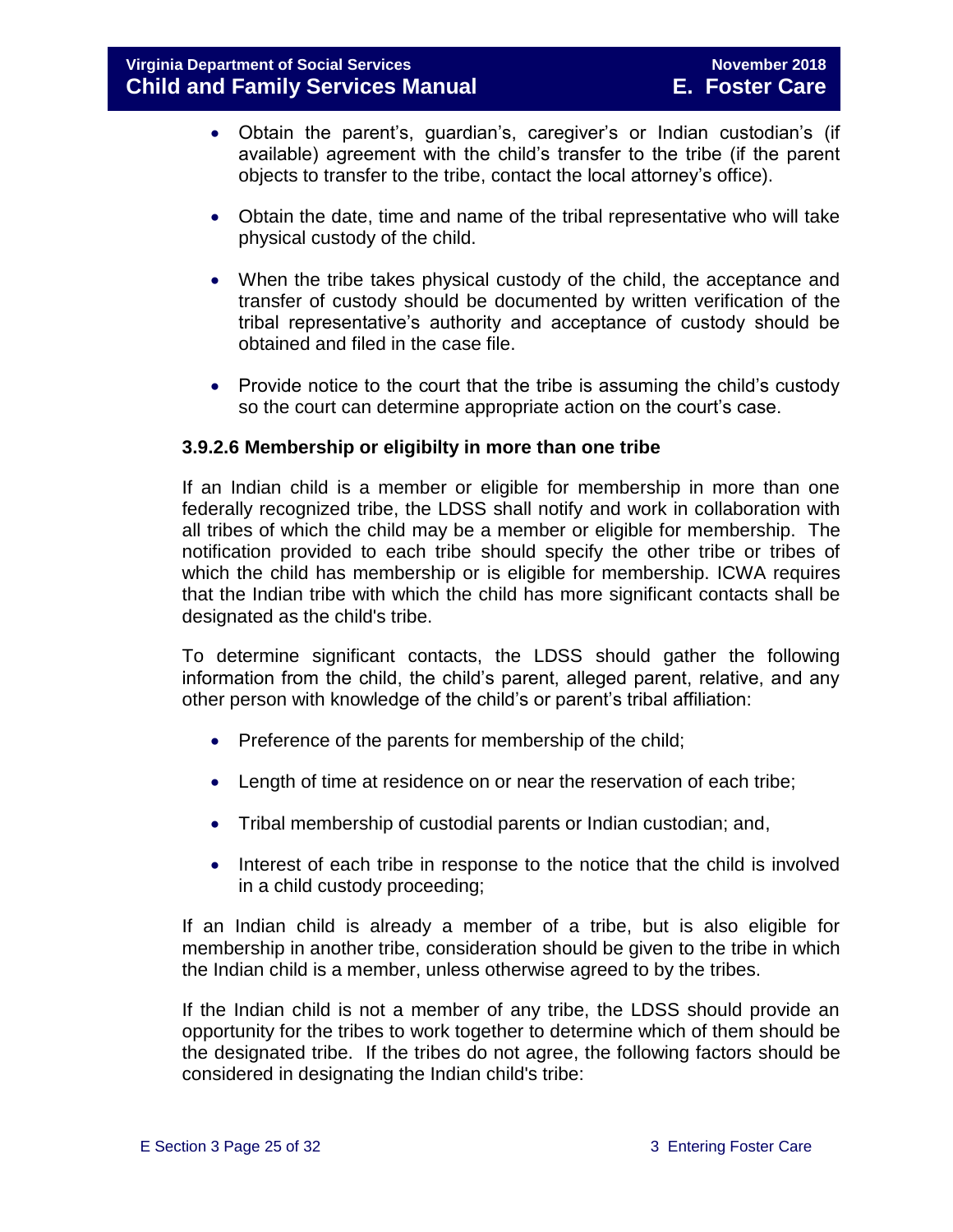- The preference of the parents or extended family members who are likely to become foster care or adoptive placements; and/or,
- Tribal membership of custodial parent or Indian custodian; and/or,
- If applicable, length of time the child resided on or near the reservation of each tribe; and/or,
- Whether there has been previous court involvement with respect to the child by a court or one of the tribes; and/or,
- Self-identification by the child; and/or,
- Availability of placements.

In the event the child is eligible for membership in a tribe but is not yet a member, the LDSS should take the steps necessary to obtain membership for the child in his/her designated tribe. Once an Indian tribe is designated as the child's Indian tribe, the LDSS shall notify all involved tribes in writing of the determination.

#### **3.9.2.7 Non transfer of an Indian child to a tribal agency**

Upon request to transfer the child to a tribal agency, the court shall transfer the case unless good cause exists to deny the transfer due to any of the following reasons:

- Either parent objects;
- The tribal court declines;
- The court determines that good cause exists not to transfer.

The burden of establishing good cause not to transfer is on the party opposing the transfer. The reasons for such belief or assertion must be recorded in OASIS, in the paper case records, and made available to the party petitioning for transfer.

If the tribe indicates that it will not assume custodial responsibility for the child, the service worker shall:

- Provide reunification services to the family of an Indian child when the child is in out of home placement. The first priority is to facilitate family reunification as soon as possible.
- Involve parents, other family members, and to the greatest extent possible, the Indian child's tribe in developing a case plan aimed at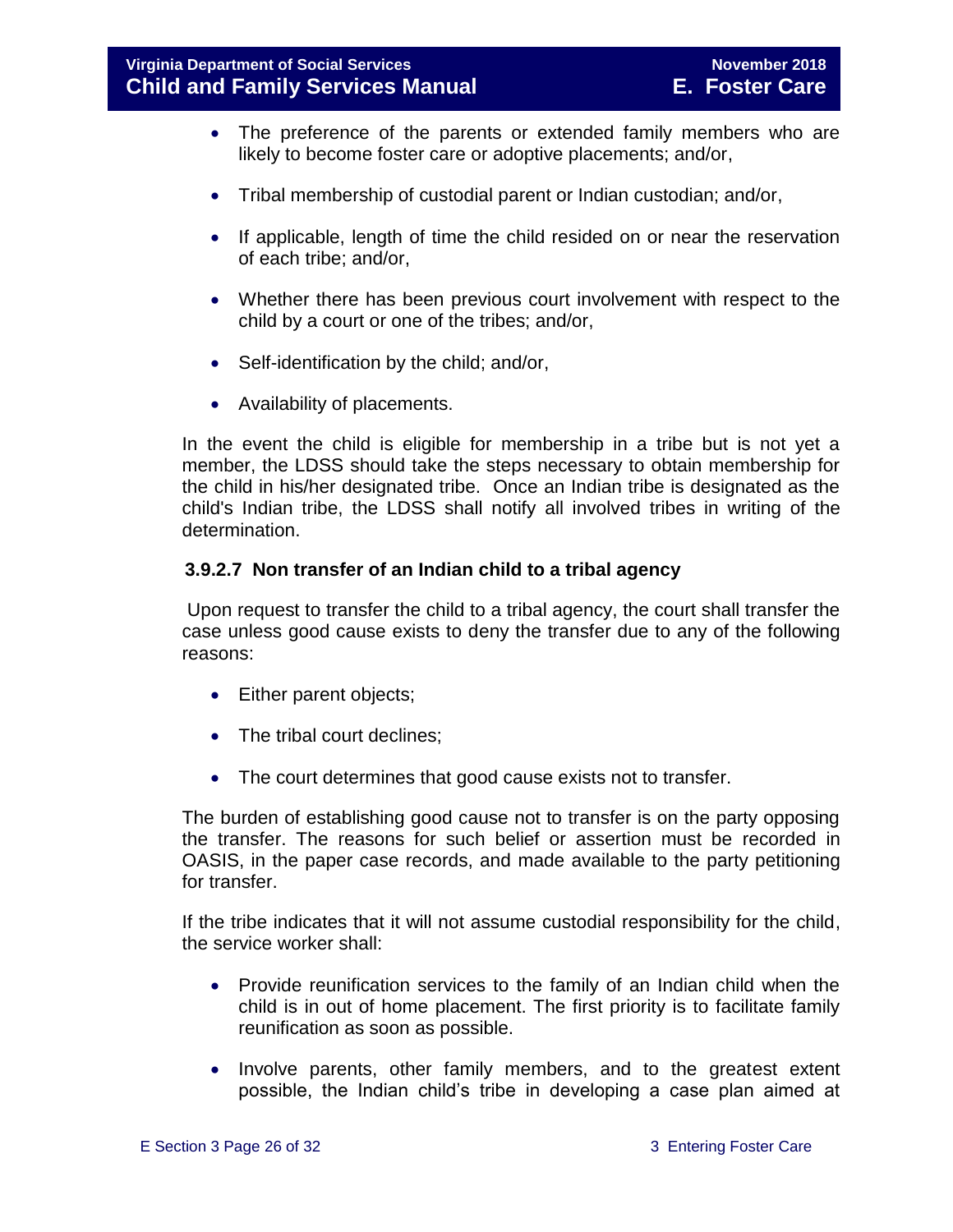enabling the family to care for the Indian child safely at home and a concurrent plan should a return home not be possible. If it appears that the Indian child will not be reunited within 12 months, the service worker in collaboration with the Indian child's tribe, will implement the concurrent plan aimed at placement with the identified permanent placement for the child. The service worker shall strongly and regularly encourage the tribe to assist in the early identification of an appropriate permanent placement for the child and will place the child with the tribe's identified resource, unless there is a safety risk with the placement resource.

- Make active efforts to ensure that the Indian child's tribe and/or parent's tribe participate in the development of the foster care plan. The tribe's participation may be in person, by telephone or another effective means of communication.
- Contact the tribal social services and or ICWA representative and ask assistance from the tribe with the identification and provision of culturally appropriate services and programs that may be available through the tribe or an American Indian cultural center in the area or in close proximity that may assist the child or parents.
- Ensure that services and programs are culturally competent and delivered in a manner that incorporates, when appropriate, American Indian ceremonial and religious practices, family team decision making, talking circles, and programs that provide services specifically designed for Indian children and families that reflect American Indian values and beliefs in the family.

#### **3.9.2.7.1 Indian child placement and placement preferences**

The ICWA sets forth standards that govern where Indian children accepted for foster care or adoption may be placed. These standards are as follows:

- The Indian child shall be placed in the least restrictive setting which most approximates a family in which his special needs, if any, may be met.
- The Indian child shall be placed within reasonable proximity of his home taking into consideration any special needs of the child.
- In any foster care placement, a preference shall be given to a placement with:
	- $\circ$  A member of the Indian child's extended family;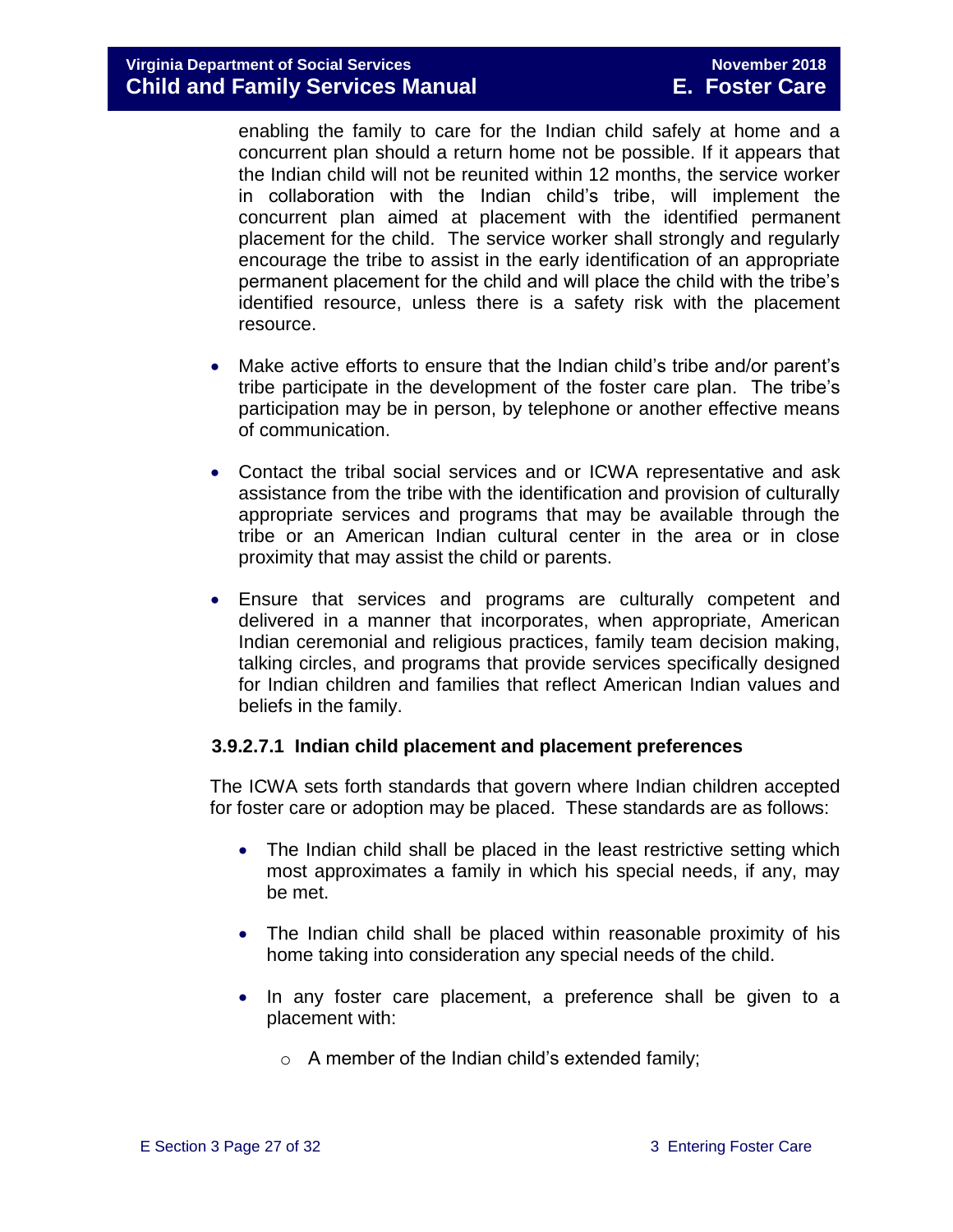- o A foster home, licensed and approved or specified by the Indian tribe;
- o An Indian foster home licensed or approved by an authorized non-Indian licensing authority; OR
- o An institution for children approved by an Indian tribe or operated by an Indian organization, which has a program suitable to meet the Indian child's needs.

In the event that any party claims good cause exists to not follow the placement preference, the reasons for such belief or assertion must be recorded in OASIS, in the paper case records, and made available to the party involved in the proceeding and the Indian child's tribe. Establishing good cause not to follow placement preference shall be clear and convincing and the burden of the party seeking departure from placement preference.

A determination of good cause shall be based on one or more of the following considerations:

- The request of the parents, if both parents attest that they have reviewed the placement options that comply with the order of preference.
- The request of the child, if the child is able to understand and comprehend the decision that is being made.
- The extraordinary physical or emotional needs of the child, such as specialized treatment services that may be unavailable in the community where families who meet the criteria live, as established by testimony of a qualified expert witness;
- The unavailability of a placement after providing clear and convincing evidence by the LDSS as stated above and a determination by the court that active efforts have been made to find placements meeting the preference criteria, but none have been located.

#### <span id="page-27-0"></span>**3.9.3 Youth in Department of Juvenile Justice custody**

In August 2015, VDSS and the Virginia Department of Juvenile Justice (DJJ) developed and enacted a Memorandum of Agreement (MOA). The purpose of the MOA is to clearly identify the roles and responsibilities and provide instruction and guidance for both parties to serve the best interests of foster care youth committed to DJJ. The MOA specifically addresses those youth who were in the custody of the LDSS immediately prior to commitment and who have not attained the age of 21 upon their release. The MOA has been expanded to age 21 to include the Fostering Futures population. These procedures require coordination and cooperation between DJJ and LDSS staff prior to, during and following the youth's commitment.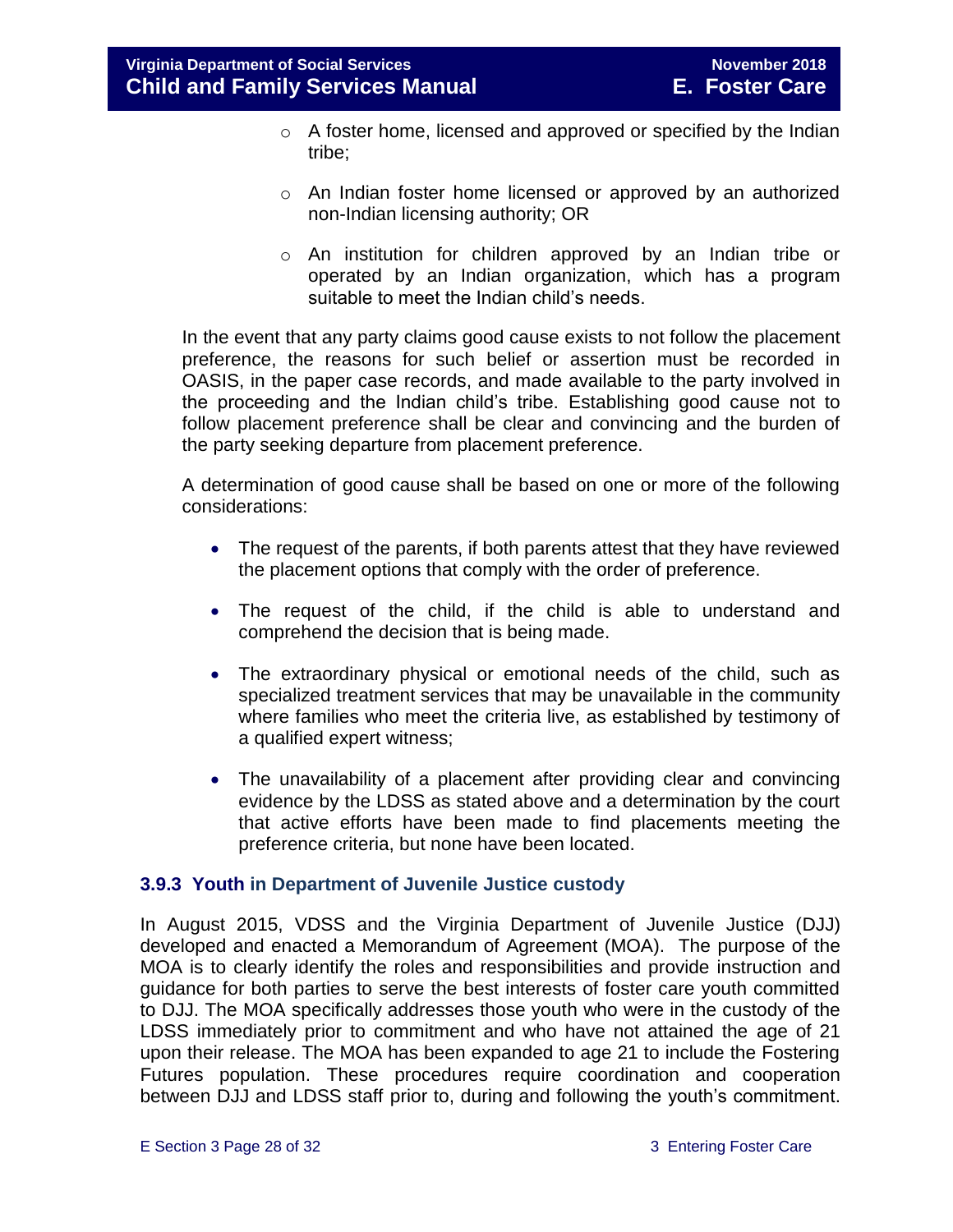These procedures are in compliance with §§ [16.1-291,](http://leg1.state.va.us/cgi-bin/legp504.exe?000+cod+16.1-291) [16.1-293,](http://leg1.state.va.us/cgi-bin/legp504.exe?000+cod+16.1-293) and [16.1-294](http://leg1.state.va.us/cgi-bin/legp504.exe?000+cod+16.1-294) and should be considered best practice for the case supervision and management by the LDSS. The DSS-DJJ MOA, joint guidance, and instructions for entering the case in OASIS can be found [here.](http://spark.dss.virginia.gov/divisions/dfs/fc/guidance.cgi)

#### **3.9.3.1 Procedures immediately following commitment**

At the time a youth in the custody of the LDSS is committed to DJJ, the youth becomes a mandated population under foster care prevention for funding purposes. The juvenile and domestic relations Court Service Unit (CSU) shall maintain contact with the youth during commitment along with the LDSS.

Within five (5) business days after the youth's commitment or after becoming aware of the commitment, the LDSS, DJJ, the Guardian Ad Litem (GAL) and any other parties of the youth's dispositional hearing should identify potential dates and times to hold the FPM.

A youth committed to DJJ is no longer in the custody of the LDSS and shall be discharged from foster care on the date of the court order. The case-type should be changed to "former foster care-committed to DJJ".

Although the youth is no longer in LDSS custody, the LDSS service worker shall maintain contact with the youth and DJJ during the commitment time period when it is anticipated that the youth will return to LDSS custody at the end of the DJJ commitment.

DJJ and LDSS should request that the court include in the Commitment order a provision that custody is transferred back to the LDSS upon the youth's release from commitment.

#### **3.9.3.2 Procedures during commitment**

The LDSS service worker and the CSU parole officer should work in collaboration to attend the case-staffing meeting and to notify the other of any staff changes in the CSU parole officer, LDSS service worker, or assigned counselor/case manager within forty-eight (48) hours of the change. LDSS shall be responsible for the following procedures while a youth is committed to DJJ:

- Maintain monthly contact with the youth. Face to face, in-person contacts at the juvenile correction center or other direct care placement facility shall occur every other month. For the alternating months, the visit may be conducted using the CSU's video conferencing technology.
- Participate in and provide input for Individualized Education Program (IEP) meetings and encourage and assist parents or other designated persons to attend.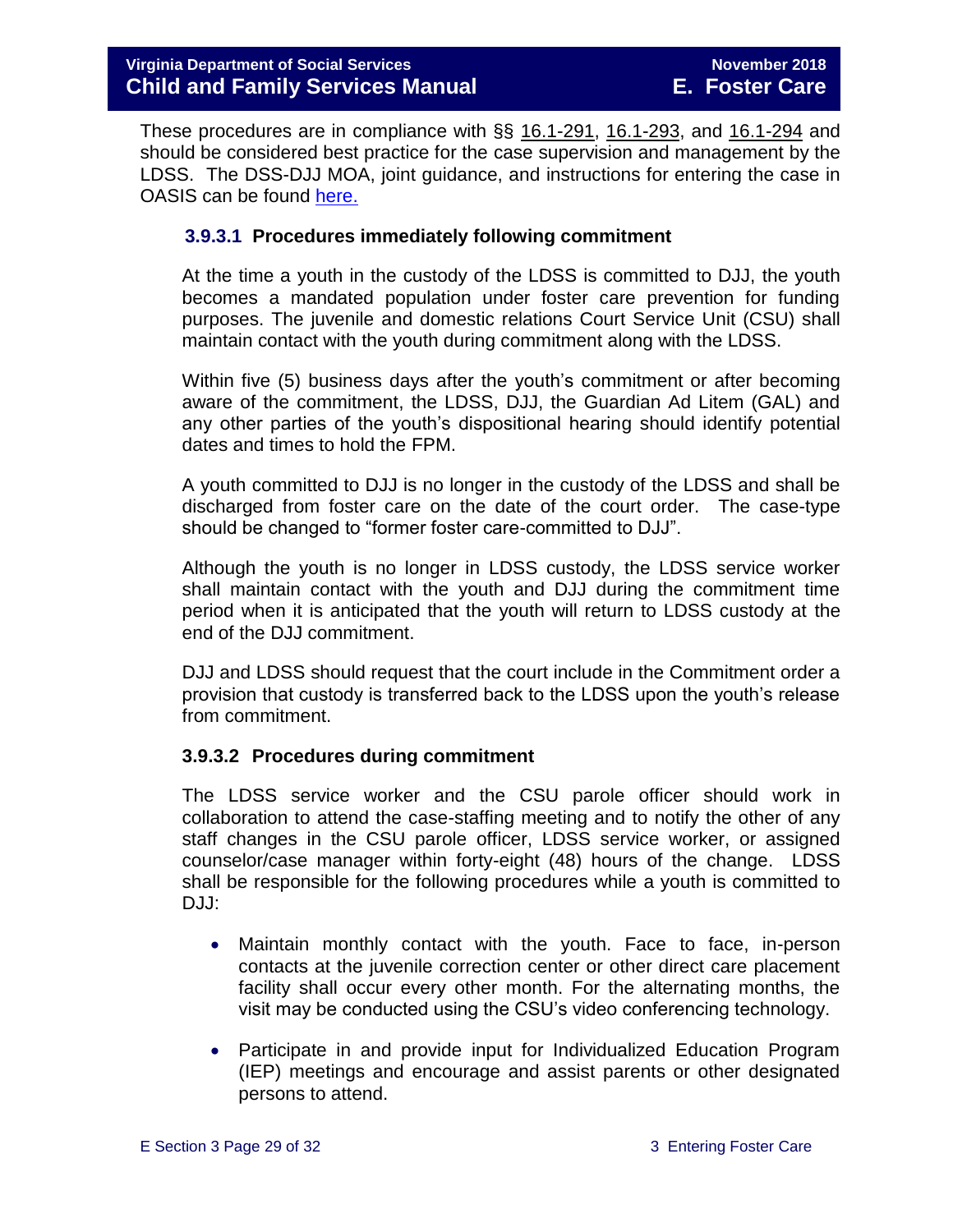- Forward any information from DJJ to the parent, other designated person as the educational decision maker, or person approved to receive information directly from DJJ.
- Coordinate a FPM:
	- No later than five (5) business days after the youth's commitment or after becoming aware of the commitment.
	- Six (6) months prior to the youth's anticipated release date.
	- Ninety (90) days prior to the youth's anticipated release date.
- File a Petition for Foster Care Review Hearing or Petition for Permanency Planning Hearing, as well as a foster care plan, 30 days prior to the juvenile's anticipated release date.

For suggested topics to be addressed at each occurrence of the FPM, refer to section [5.53 of the MOA.](http://spark.dss.virginia.gov/divisions/dfs/fc/files/guidance_procedures_faq/vdss_vdjj_memo_agreement/Signed_MOA_for_VA_DSS__DJJ.PDF)

Costs associated with the family's travel to a FPM may be reimbursed through CSA.

#### **3.9.3.3 Procedures post release**

Post-release supervision is the period that begins after a youth who has been committed to the DJJ returns to a local community for supervision.

Post-release supervision or parole supervision of a youth is the responsibility of DJJ and not the LDSS.

The LDSS service worker should be responsible for the following upon the youth's release from DJJ:

- Transporting the youth to CSU to meet with the parole officer and review the rules of parole.
- Re-enrolling in school if applicable.
- Monitoring the youth's placement.
- Working on the youth's permanency goal.
- Reporting any non-compliance in writing with treatment and services to DJJ as soon as possible but no later than forty-eight (48) hours after receiving information.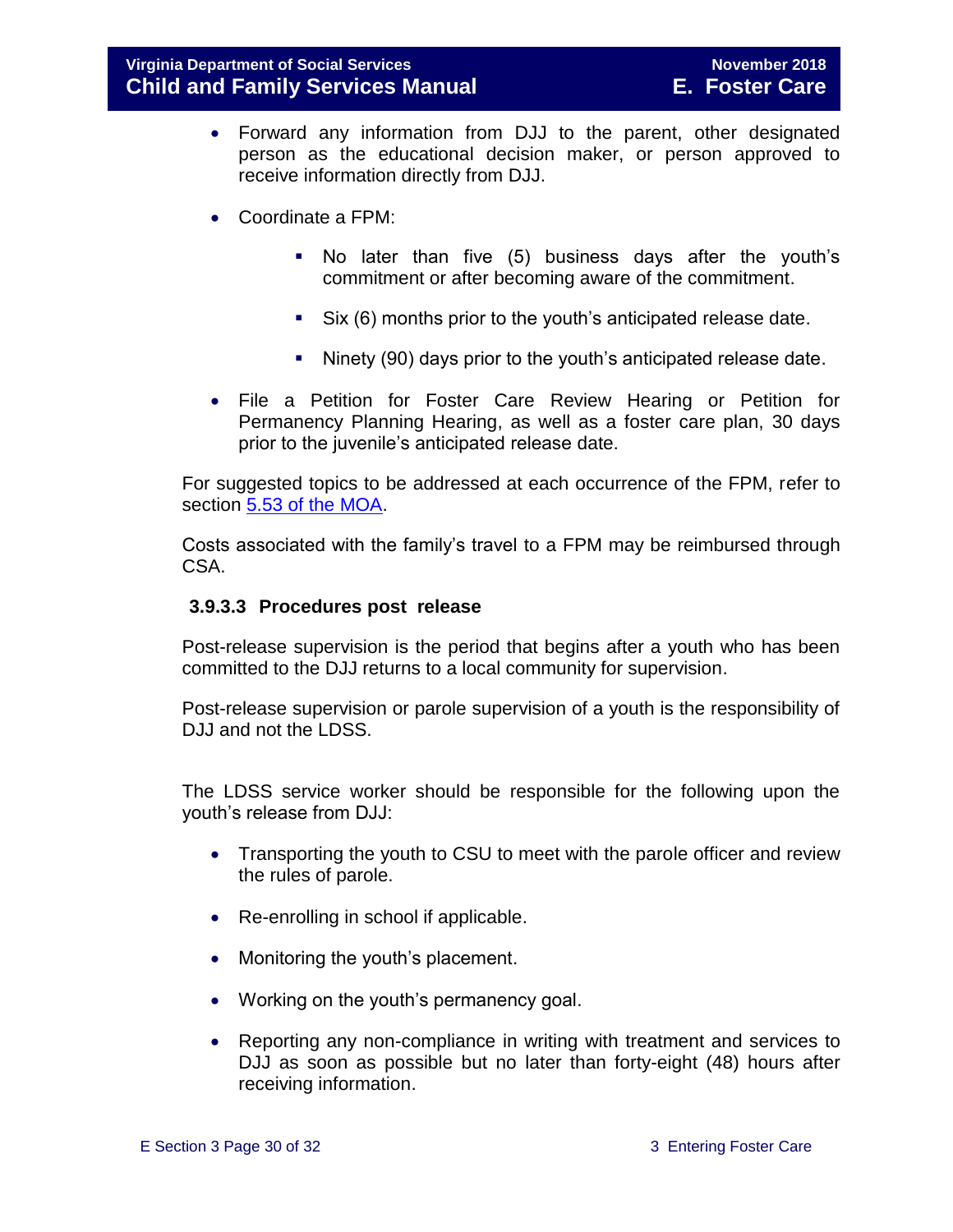#### **3.9.3.4 The youth's custody upon release from commitment**

In the event that the youth was in the custody of the LDSS immediately prior to his commitment to DJJ and has not attained the age of 18 years, the LDSS shall resume custody upon the youth's release. DJJ will consult with LDSS at least 90 days prior to the youth's release from commitment on parole supervision concerning return of the youth to the custody of the LDSS and the placement of the youth  $(\S 16.1-293)$  $(\S 16.1-293)$ .

Pre-release planning for the youth is integral to determining the best placement resource and service needs for the youth and should involve discussions with family, relatives, and the DJJ regarding the best alternatives for the youth. The LDSS is responsible for continuing to address barriers to achieving permanency throughout the youth's commitment. The LDSS is also responsible for considering and pursuing the feasibility of a safe placement with family members upon the youth's release as a step towards achieving timely permanency for the youth.

Code of Virginia  $(\S$  [16.1-293\)](http://law.lis.virginia.gov/vacode/16.1-293/) states that an alternative arrangement for the custody of the youth may be developed during the release planning process. When the LDSS determines that there is an appropriate alternative arrangement for custody available, the LDSS should ensure that this possibility is addressed at a FPM as soon as possible after notification of the youth's release date.

Additionally, the possibility for the youth to be released from commitment to a trial home visit should be addressed in a FPM during the release planning process.

After determination is made regarding the most appropriate placement for the youth, a transition plan should be developed with input from DJJ, the youth's parents, the youth, and the person who may take custody of the child.

A Petition for Foster Care Review Hearing or Petition for Permanency Planning Hearing should be filed 30 days prior to the juvenile's anticipated release date in order to bring the matter before the Court to address the youth's custody as close to the release date as possible. The foster care plan which is filed with the petition should identify the most appropriate foster care goal. In the event that a custody transfer is recommended by the LDSS, at the hearing, the Judge will make a determination about the youth's custody and may issue an order transferring custody to an appropriate alternative custodian at that time.